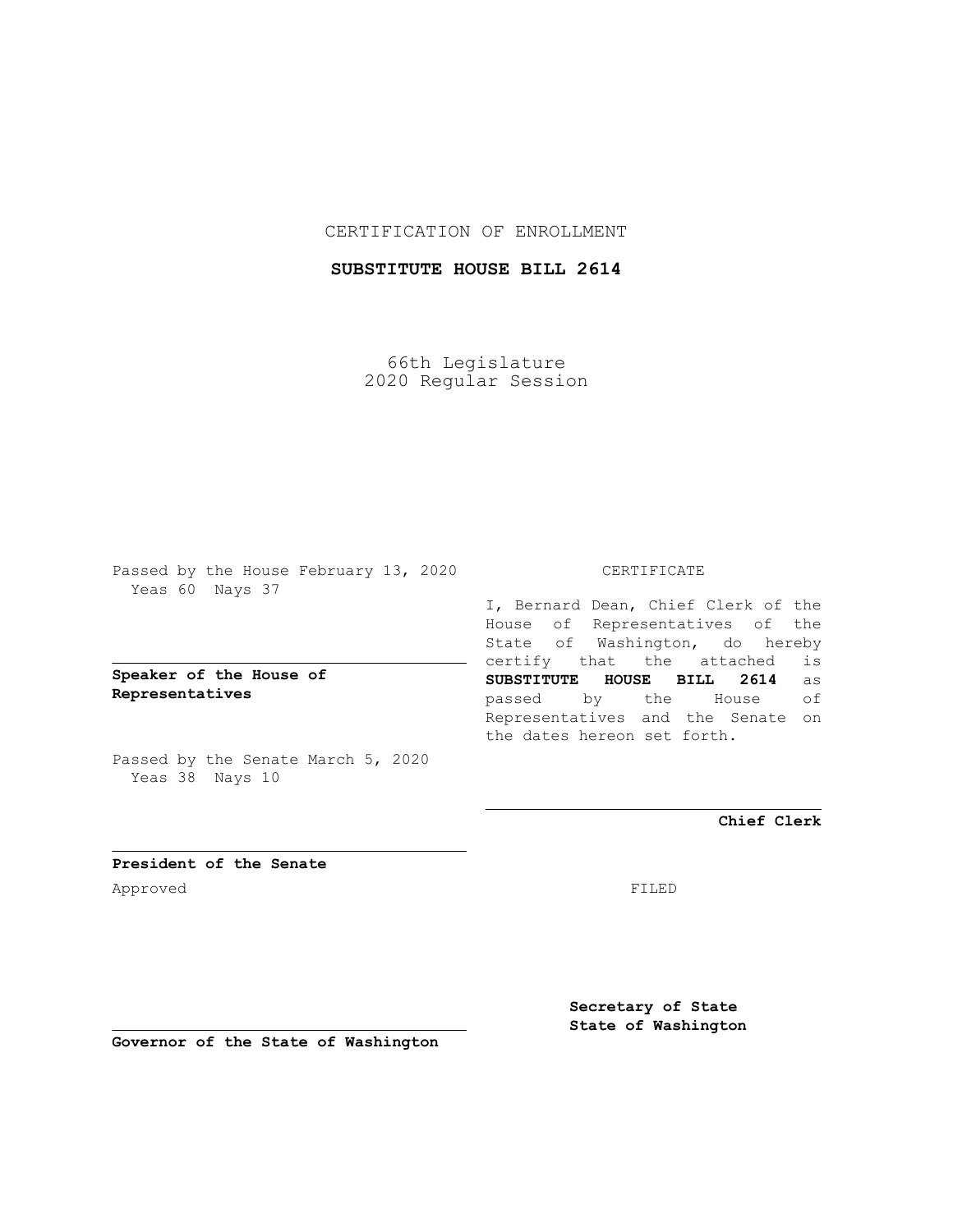### **SUBSTITUTE HOUSE BILL 2614**

Passed Legislature - 2020 Regular Session

### **State of Washington 66th Legislature 2020 Regular Session**

**By** House Labor & Workplace Standards (originally sponsored by Representatives Robinson, Doglio, Sells, Lekanoff, Tharinger, and Ormsby; by request of Employment Security Department)

READ FIRST TIME 01/27/20.

 AN ACT Relating to paid family and medical leave; amending RCW 50A.05.010, 50A.10.010, 50A.10.040, 50A.15.020, 50A.15.060, 50A.15.080, 50A.15.100, 50A.25.070, 50A.30.010, 50A.30.035, 50A.40.010, 50A.40.020, 50A.40.030, 50A.50.010, and 26.23.060; adding new sections to chapter 50A.40 RCW; adding a new section to chapter 50A.05 RCW; and declaring an emergency.6

7 BE IT ENACTED BY THE LEGISLATURE OF THE STATE OF WASHINGTON:

8 **Sec. 1.** RCW 50A.05.010 and 2019 c 13 s 1 are each amended to 9 read as follows:

10 Unless the context clearly requires otherwise, the definitions in 11 this section apply throughout this title.

12 (1)(a) "Casual labor" means work that:

13 (i) Is performed infrequently and irregularly; and

14 (ii) If performed for an employer, does not promote or advance 15 the employer's customary trade or business.

16 (b) For purposes of casual labor:

|  | (i) "Infrequently" means work performed twelve or fewer times per |  |  |  |  |
|--|-------------------------------------------------------------------|--|--|--|--|
|  | 18 calendar quarter; and                                          |  |  |  |  |

19 (ii) "Irregularly" means work performed not on a consistent 20 cadence.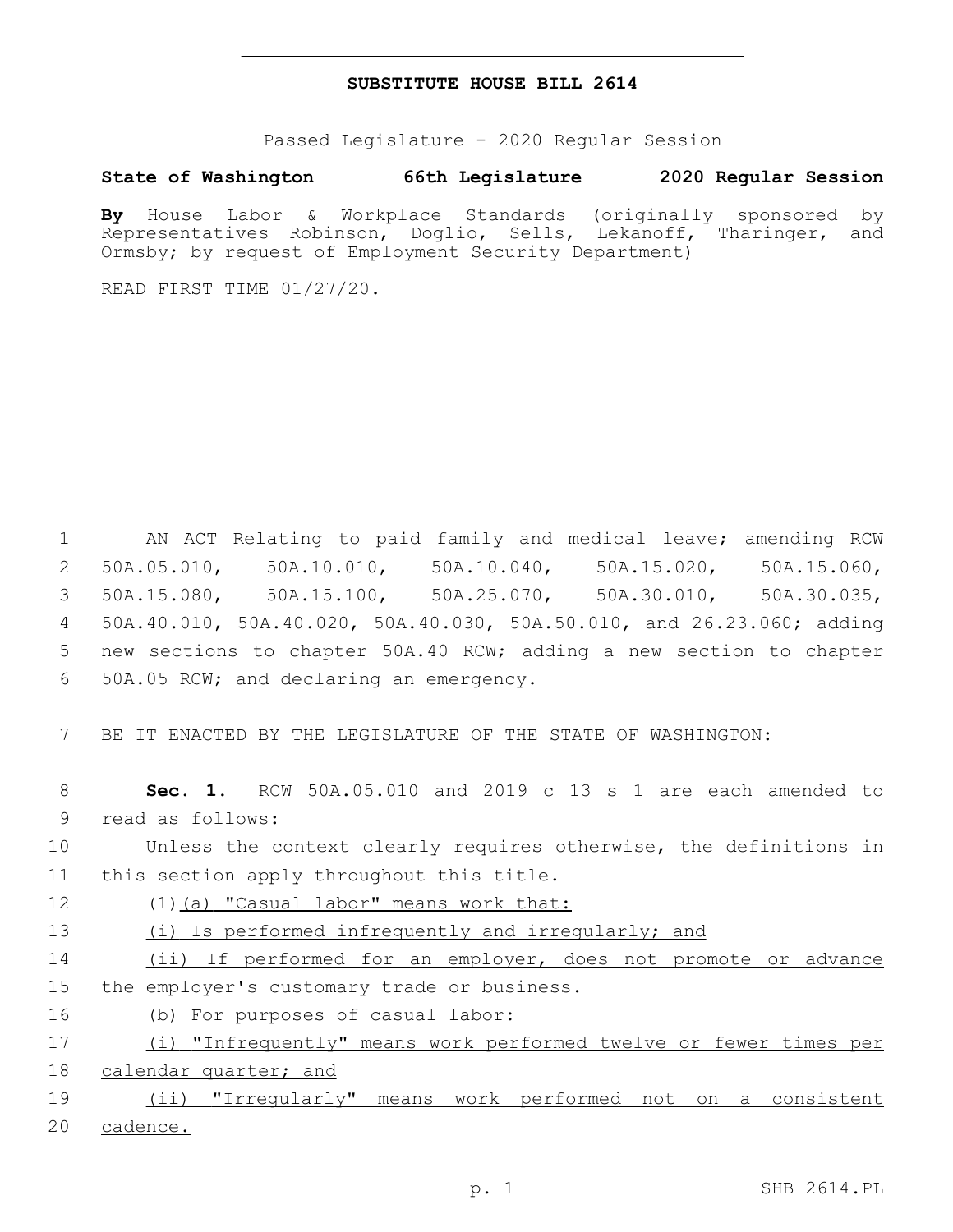(2) "Child" includes a biological, adopted, or foster child, a 2 stepchild, a child's spouse, or a child to whom the employee stands in loco parentis, is a legal guardian, or is a de facto parent, regardless of age or dependency status.4

 $((+2))$  (3) "Commissioner" means the commissioner of the 6 department or the commissioner's designee.

 (((3))) (4) "Department" means the employment security 8 department.

9  $((4)$ )  $(5)$  (a) "Employee" means an individual who is in the 10 employment of an employer.

 (b) "Employee" does not include employees of the United States of 12 America.

 $((+5+))$  (6) "Employee's average weekly wage" means the quotient derived by dividing the employee's total wages during the two quarters of the employee's qualifying period in which total wages were highest by twenty-six. If the result is not a multiple of one dollar, the department must round the result to the next lower 18 multiple of one dollar.

 $((+6+))$   $(7)$  (a) "Employer" means: (i) Any individual or type of organization, including any partnership, association, trust, estate, joint stock company, insurance company, limited liability company, or corporation, whether domestic or foreign, or the receiver, trustee in bankruptcy, trustee, or the legal representative of a deceased person, having any person in employment or, having become an employer, has not ceased to be an employer as provided in this title; (ii) the state, state institutions, and state agencies; and (iii) any unit of local government including, but not limited to, a county, city, town, municipal corporation, quasi-municipal corporation, or 29 political subdivision.

(b) "Employer" does not include the United States of America.

 $((+7+))$   $(8)$  (a) "Employment" means personal service, of whatever nature, unlimited by the relationship of master and servant as known to the common law or any other legal relationship performed for wages or under any contract calling for the performance of personal services, written or oral, express or implied. The term "employment" includes an individual's entire service performed within or without 37 or both within and without this state, if:

(i) The service is localized in this state; or

 (ii) The service is not localized in any state, but some of the 40 service is performed in this state; and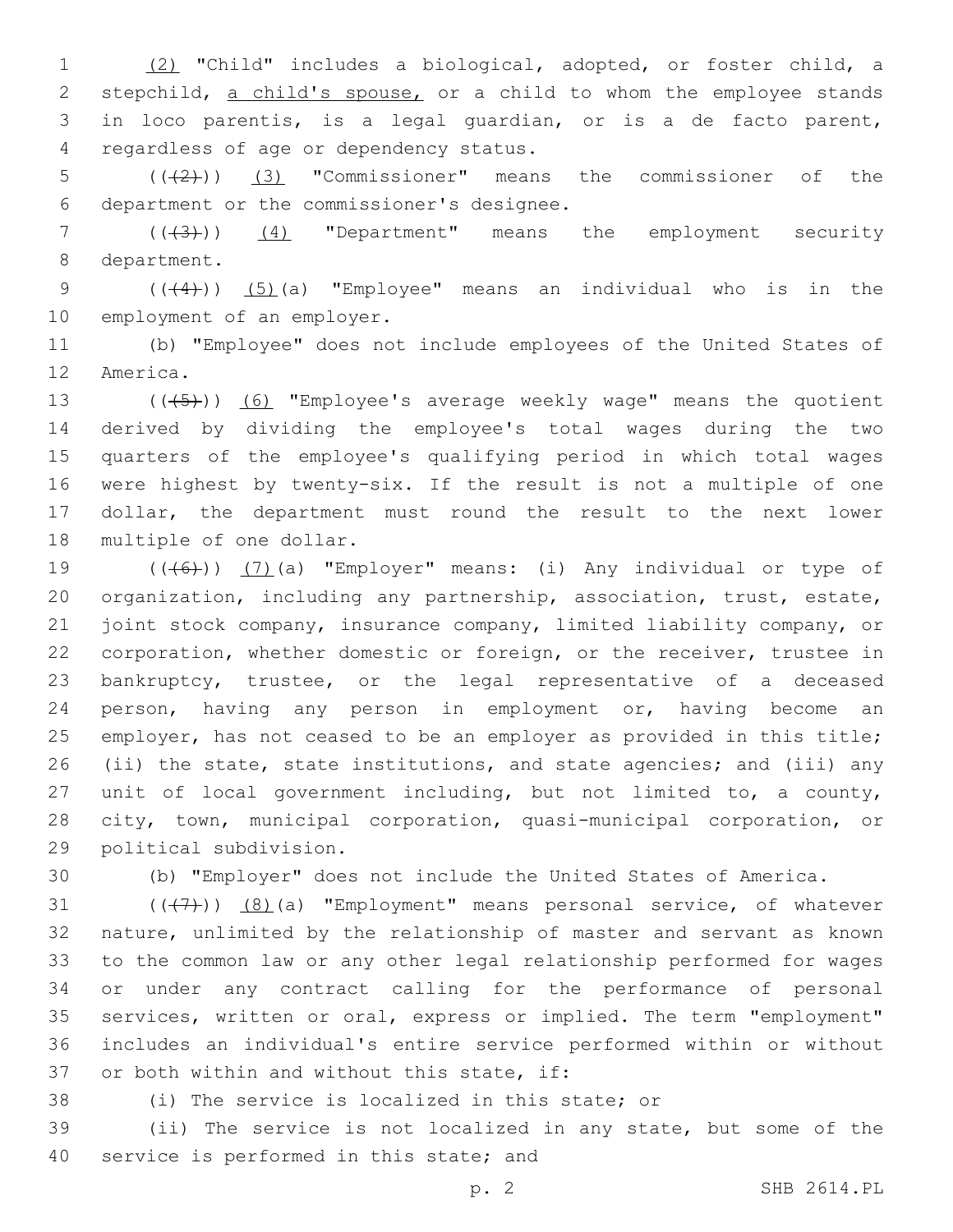(A) The base of operations of the employee is in the state, or if there is no base of operations, then the place from which such service is directed or controlled is in this state; or

 (B) The base of operations or place from which such service is directed or controlled is not in any state in which some part of the service is performed, but the individual's residence is in this 7 state.

(b) "Employment" does not include:8

(i) Self-employed individuals;9

(ii) Casual labor;

 (iii) Services for remuneration when it is shown to the 12 satisfaction of the commissioner that:

 (A)(I) Such individual has been and will continue to be free from control or direction over the performance of such service, both under 15 his or her contract of service and in fact; and

 (II) Such service is either outside the usual course of business for which such service is performed, or that such service is performed outside of all the places of business of the enterprises 19 for which such service is performed; and

 (III) Such individual is customarily engaged in an independently established trade, occupation, profession, or business, of the same nature as that involved in the contract of service; or

23 (B) As a separate alternative:

 (I) Such individual has been and will continue to be free from control or direction over the performance of such service, both under 26 his or her contract of service and in fact; and

 (II) Such service is either outside the usual course of business 28 for which such service is performed, or that such service is performed outside of all the places of business of the enterprises for which such service is performed, or the individual is responsible, both under the contract and in fact, for the costs of the principal place of business from which the service is performed; 33 and

 (III) Such individual is customarily engaged in an independently established trade, occupation, profession, or business, of the same nature as that involved in the contract of service, or such individual has a principal place of business for the work the individual is conducting that is eligible for a business deduction 39 for federal income tax purposes; and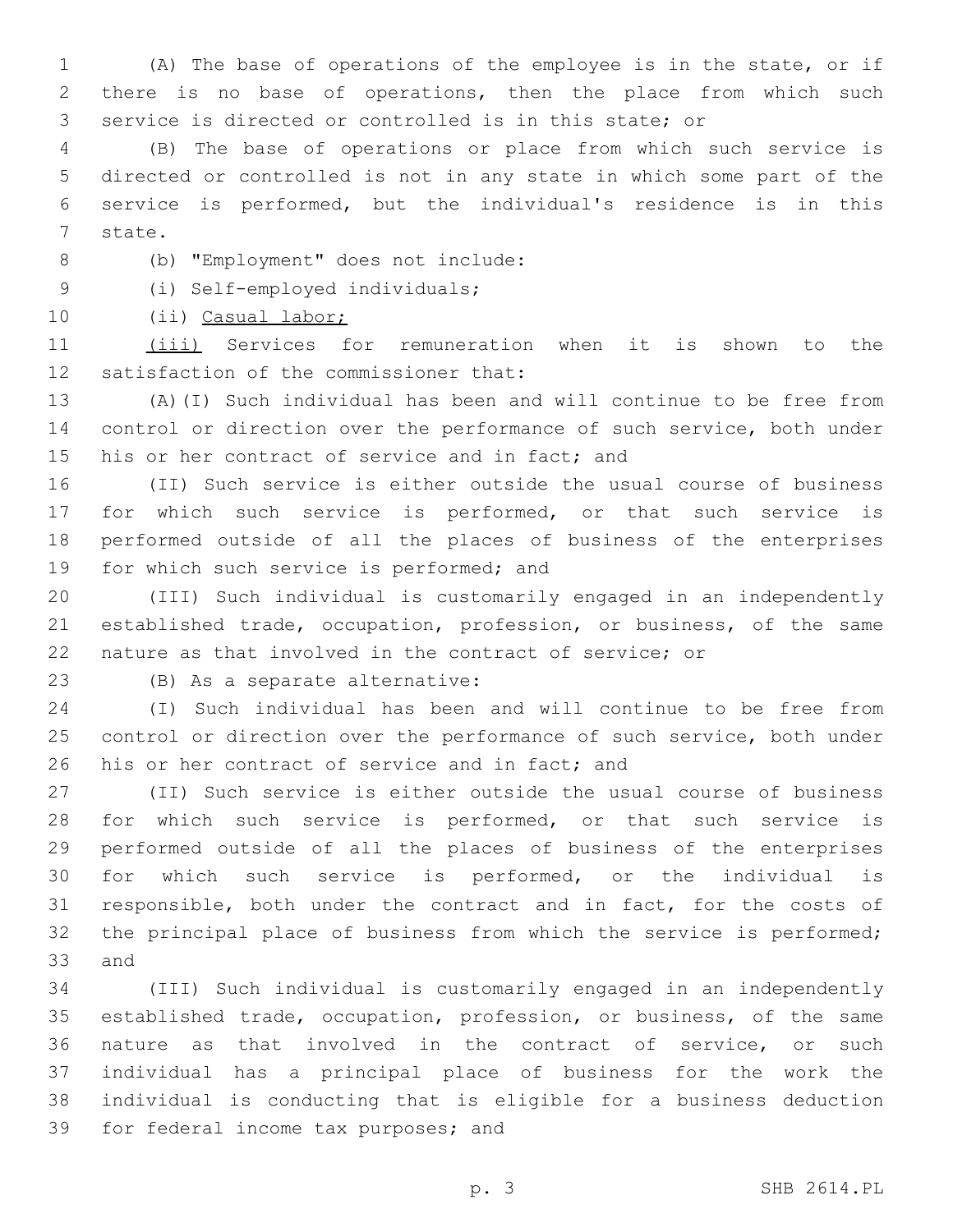(IV) On the effective date of the contract of service, such individual is responsible for filing at the next applicable filing period, both under the contract of service and in fact, a schedule of expenses with the internal revenue service for the type of business 5 the individual is conducting; and

 (V) On the effective date of the contract of service, or within a reasonable period after the effective date of the contract, such individual has established an account with the department of revenue, and other state agencies as required by the particular case, for the business the individual is conducting for the payment of all state taxes normally paid by employers and businesses and has registered for and received a unified business identifier number from the state 13 of Washington; and

 (VI) On the effective date of the contract of service, such individual is maintaining a separate set of books or records that reflect all items of income and expenses of the business which the 17 individual is conducting; or

18 ((( $(iii)$ )) (iv) Services that require registration under chapter 18.27 RCW or licensing under chapter 19.28 RCW rendered by an 20 individual when:

 (A) The individual has been and will continue to be free from control or direction over the performance of the service, both under 23 the contract of service and in fact;

 (B) The service is either outside the usual course of business 25 for which the service is performed, or the service is performed outside of all the places of business of the enterprise for which the service is performed, or the individual is responsible, both under 28 the contract and in fact, for the costs of the principal place of 29 business from which the service is performed;

 (C) The individual is customarily engaged in an independently established trade, occupation, profession, or business, of the same nature as that involved in the contract of service, or the individual has a principal place of business for the business the individual is conducting that is eligible for a business deduction for federal income tax purposes, other than that furnished by the employer for which the business has contracted to furnish services;

 (D) On the effective date of the contract of service, the individual is responsible for filing at the next applicable filing period, both under the contract of service and in fact, a schedule of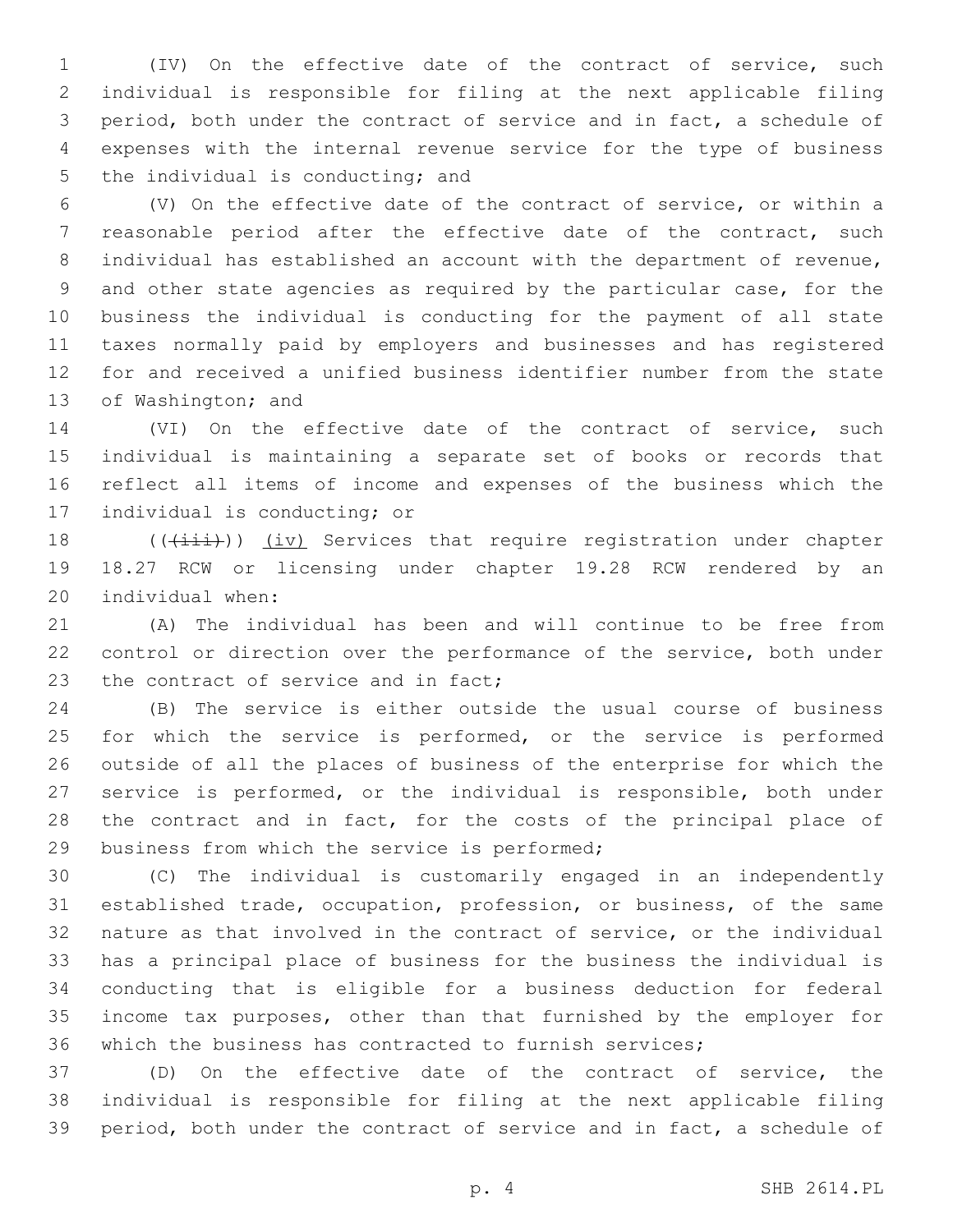expenses with the internal revenue service for the type of business 2 the individual is conducting;

 (E) On the effective date of the contract of service, or within a reasonable period after the effective date of the contract, the individual has an active and valid certificate of registration with the department of revenue, and an active and valid account with any other state agencies as required by the particular case, for the business the individual is conducting for the payment of all state taxes normally paid by employers and businesses and has registered for and received a unified business identifier number from the state 11 of Washington;

 (F) On the effective date of the contract of service, the individual is maintaining a separate set of books or records that reflect all items of income and expenses of the business that the 15 individual is conducting; and

 (G) On the effective date of the contract of service, the individual has a valid contractor registration pursuant to chapter 18.27 RCW or an electrical contractor license pursuant to chapter 19.28 RCW.

20 (((8)) (9) "Employment benefits" means all benefits provided or made available to employees by an employer, including group life insurance, health insurance, disability insurance, sick leave, annual 23 leave, educational benefits, and pensions.

 $((\langle 9 \rangle)(10)$  "Family leave" means any leave taken by an employee 25 from work:

 (a) To participate in providing care, including physical or psychological care, for a family member of the employee made 28 necessary by a serious health condition of the family member;

 (b) To bond with the employee's child during the first twelve months after the child's birth, or the first twelve months after the placement of a child under the age of eighteen with the employee; or

 (c) Because of any qualifying exigency as permitted under the federal family and medical leave act, 29 U.S.C. Sec. 2612(a)(1)(E) and 29 C.F.R. Sec. 825.126(b)(1) through (9), as they existed on October 19, 2017, for family members as defined in subsection (10) of 36 this section.

37 (((410)) (11) "Family member" means a child, grandchild, grandparent, parent, sibling, or spouse of an employee.

 $(11)$ )  $(12)$  "Grandchild" means a child of the employee's child.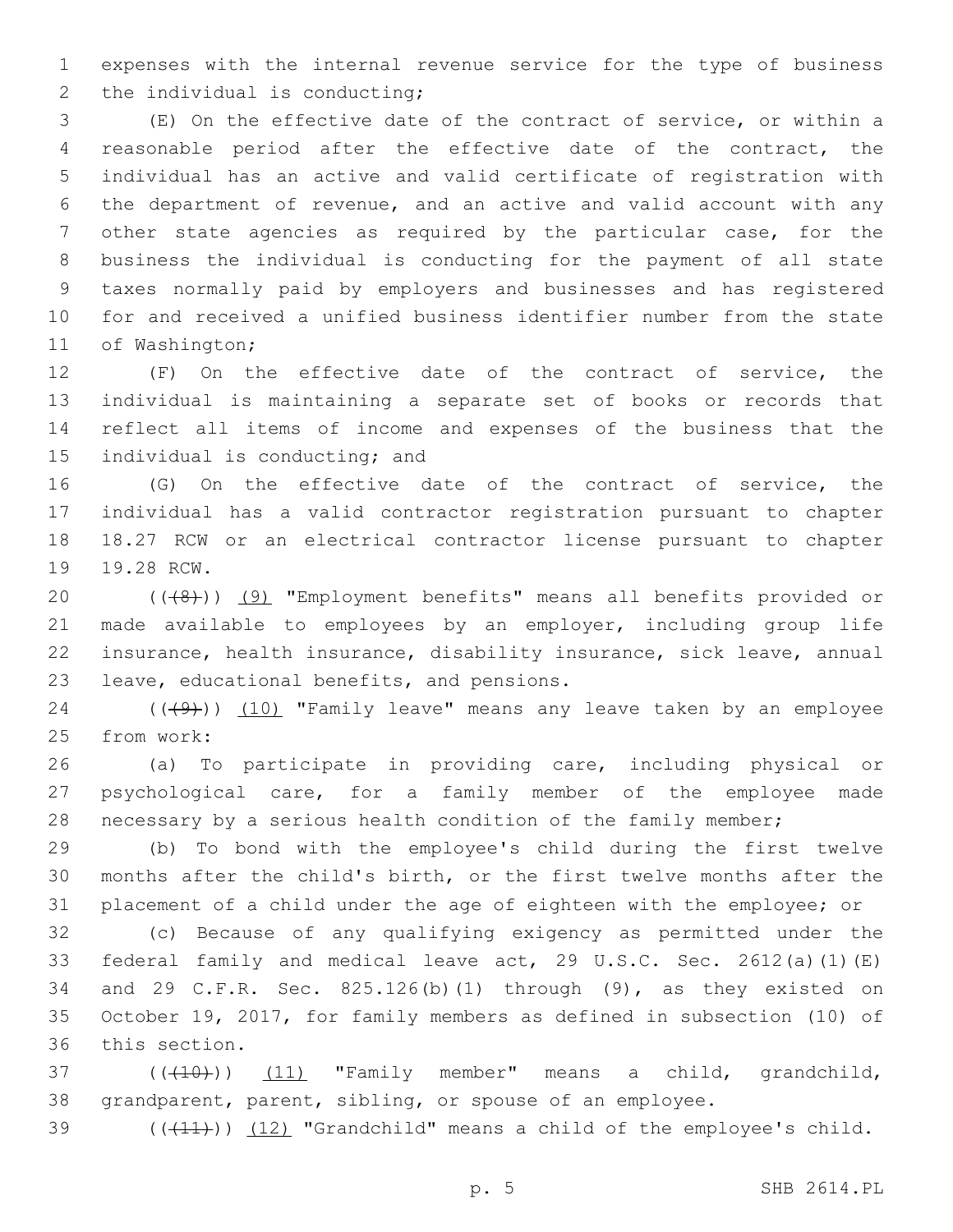1 ((+12)) (13) "Grandparent" means a parent of the employee's 2 parent.

3 (((13))) (14) "Health care provider" means: (a) A person licensed as a physician under chapter 18.71 RCW or an osteopathic physician and surgeon under chapter 18.57 RCW; (b) a person licensed as an advanced registered nurse practitioner under chapter 18.79 RCW; or (c) any other person determined by the commissioner to be capable of 8 providing health care services.

9 (( $(14)$ )) (15) "Medical leave" means any leave taken by an employee from work made necessary by the employee's own serious 11 health condition.

12 (((415))) (16) "Paid time off" includes vacation leave, personal 13 leave, medical leave, sick leave, compensatory leave, or any other paid leave offered by an employer under the employer's established policy.

16 (17) "Parent" means the biological, adoptive, de facto, or foster parent, stepparent, or legal guardian of an employee or the employee's spouse, or an individual who stood in loco parentis to an 19 employee when the employee was a child.

20 (((16))) (18) "Period of incapacity" means an inability to work, attend school, or perform other regular daily activities because of a serious health condition, treatment of that condition or recovery from it, or subsequent treatment in connection with such inpatient 24 care.

 $((+17))$   $(19)$  "Premium" or "premiums" means the payments required by RCW 50A.10.030 and paid to the department for deposit in the family and medical leave insurance account under RCW 50A.05.070.

28 (((18))) (20) "Qualifying period" means the first four of the last five completed calendar quarters or, if eligibility is not established, the last four completed calendar quarters immediately 31 preceding the application for leave.

 $(1, 4)$  ( $(19)$ ))  $(21)$ (a) "Remuneration" means all compensation paid for personal services including commissions and bonuses and the cash value of all compensation paid in any medium other than cash.

 (b) Previously accrued compensation, other than severance pay or payments received pursuant to plant closure agreements, when assigned to a specific period of time by virtue of a collective bargaining agreement, individual employment contract, customary trade practice, or request of the individual compensated, is considered remuneration for the period to which it is assigned. Assignment clearly occurs

p. 6 SHB 2614.PL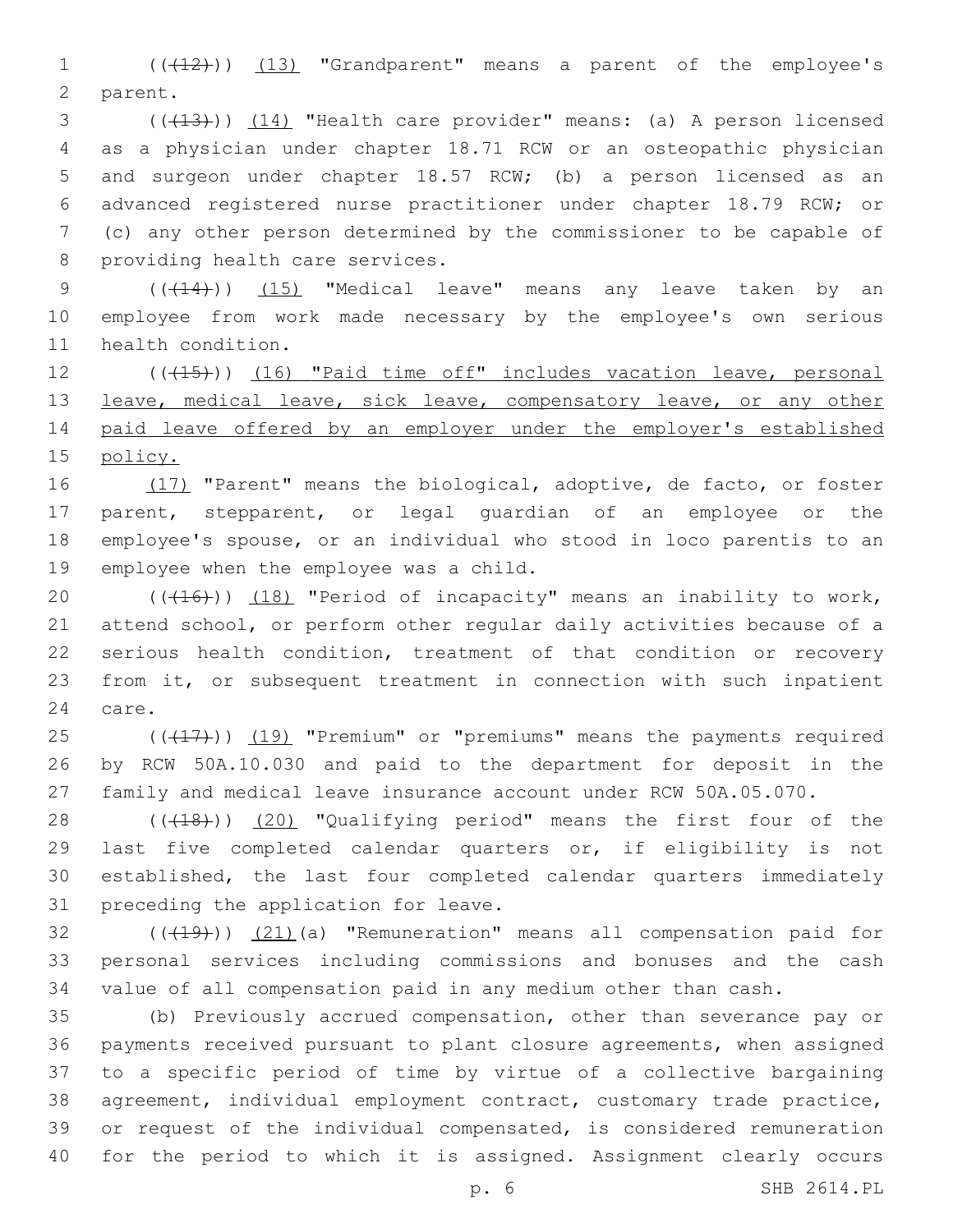when the compensation serves to make the individual eligible for all regular fringe benefits for the period to which the compensation is 3 assigned.

 (c) Remuneration also includes settlements or other proceeds received by an individual as a result of a negotiated settlement for termination of an individual written employment contract prior to its expiration date. The proceeds are deemed assigned in the same intervals and in the same amount for each interval as compensation 9 was allocated under the contract.

10 (d) Remuneration does not include:

11 (i) The payment of tips;

 (ii) Supplemental benefit payments made by an employer to an employee in addition to any paid family or medical leave benefits 14 received by the employee; or

 (iii) Payments to members of the armed forces of the United States, including the organized militia of the state of Washington, for the performance of duty for periods not exceeding seventy-two 18 hours at a time.

19 (((20))) (22)(a) "Serious health condition" means an illness, injury, impairment, or physical or mental condition that involves:

 (i) Inpatient care in a hospital, hospice, or residential medical care facility, including any period of incapacity; or

 (ii) Continuing treatment by a health care provider. A serious health condition involving continuing treatment by a health care provider includes any one or more of the following:

 (A) A period of incapacity of more than three consecutive, full calendar days, and any subsequent treatment or period of incapacity relating to the same condition, that also involves:

 (I) Treatment two or more times, within thirty days of the first day of incapacity, unless extenuating circumstances exist, by a health care provider, by a nurse or physician's assistant under direct supervision of a health care provider, or by a provider of health care services, such as a physical therapist, under orders of, 34 or on referral by, a health care provider; or

 (II) Treatment by a health care provider on at least one occasion which results in a regimen of continuing treatment under the 37 supervision of the health care provider;

 (B) Any period of incapacity due to pregnancy, or for prenatal 39 care;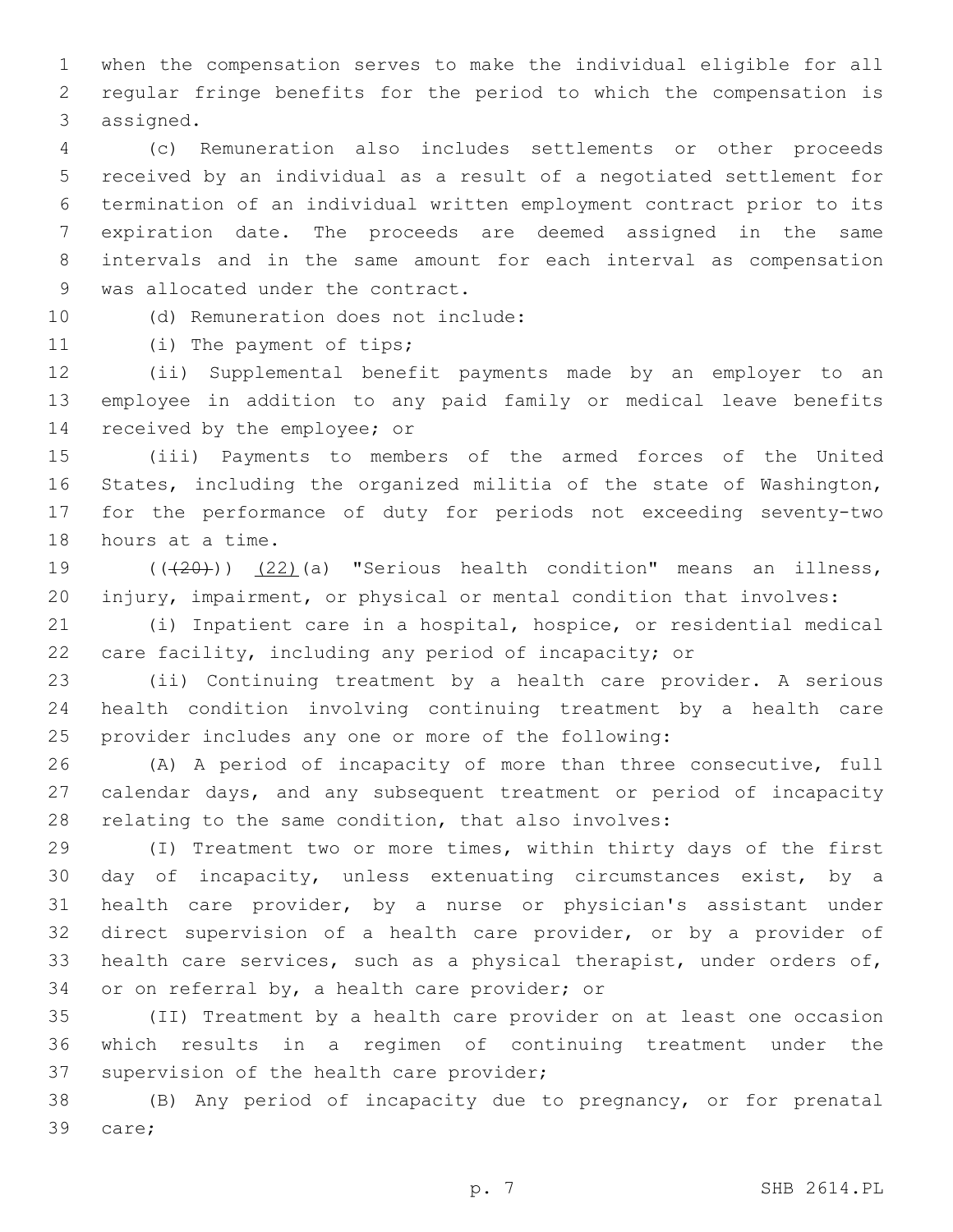(C) Any period of incapacity or treatment for such incapacity due to a chronic serious health condition. A chronic serious health 3 condition is one which:

 (I) Requires periodic visits, defined as at least twice a year, for treatment by a health care provider, or by a nurse under direct 6 supervision of a health care provider;

 (II) Continues over an extended period of time, including recurring episodes of a single underlying condition; and

 (III) May cause episodic rather than a continuing period of 10 incapacity, including asthma, diabetes, and epilepsy;

 (D) A period of incapacity which is permanent or long term due to a condition for which treatment may not be effective. The employee or family member must be under the continuing supervision of, but need not be receiving active treatment by, a health care provider, including Alzheimer's, a severe stroke, or the terminal stages of a 16 disease; or

 (E) Any period of absence to receive multiple treatments, including any period of recovery from the treatments, by a health care provider or by a provider of health care services under orders of, or on referral by, a health care provider, either for: (I) Restorative surgery after an accident or other injury; or (II) a condition that would likely result in a period of incapacity of more than three consecutive, full calendar days in the absence of medical intervention or treatment, such as cancer, severe arthritis, or 25 kidney disease.

 (b) The requirement in (a)(i) and (ii) of this subsection for treatment by a health care provider means an in-person visit to a health care provider. The first, or only, in-person treatment visit must take place within seven days of the first day of incapacity.

 (c) Whether additional treatment visits or a regimen of continuing treatment is necessary within the thirty-day period shall 32 be determined by the health care provider.

 (d) The term extenuating circumstances in (a)(ii)(A)(I) of this subsection means circumstances beyond the employee's control that prevent the follow-up visit from occurring as planned by the health care provider. Whether a given set of circumstances are extenuating depends on the facts. For example, extenuating circumstances exist if a health care provider determines that a second in-person visit is needed within the thirty-day period, but the health care provider does not have any available appointments during that time period.

p. 8 SHB 2614.PL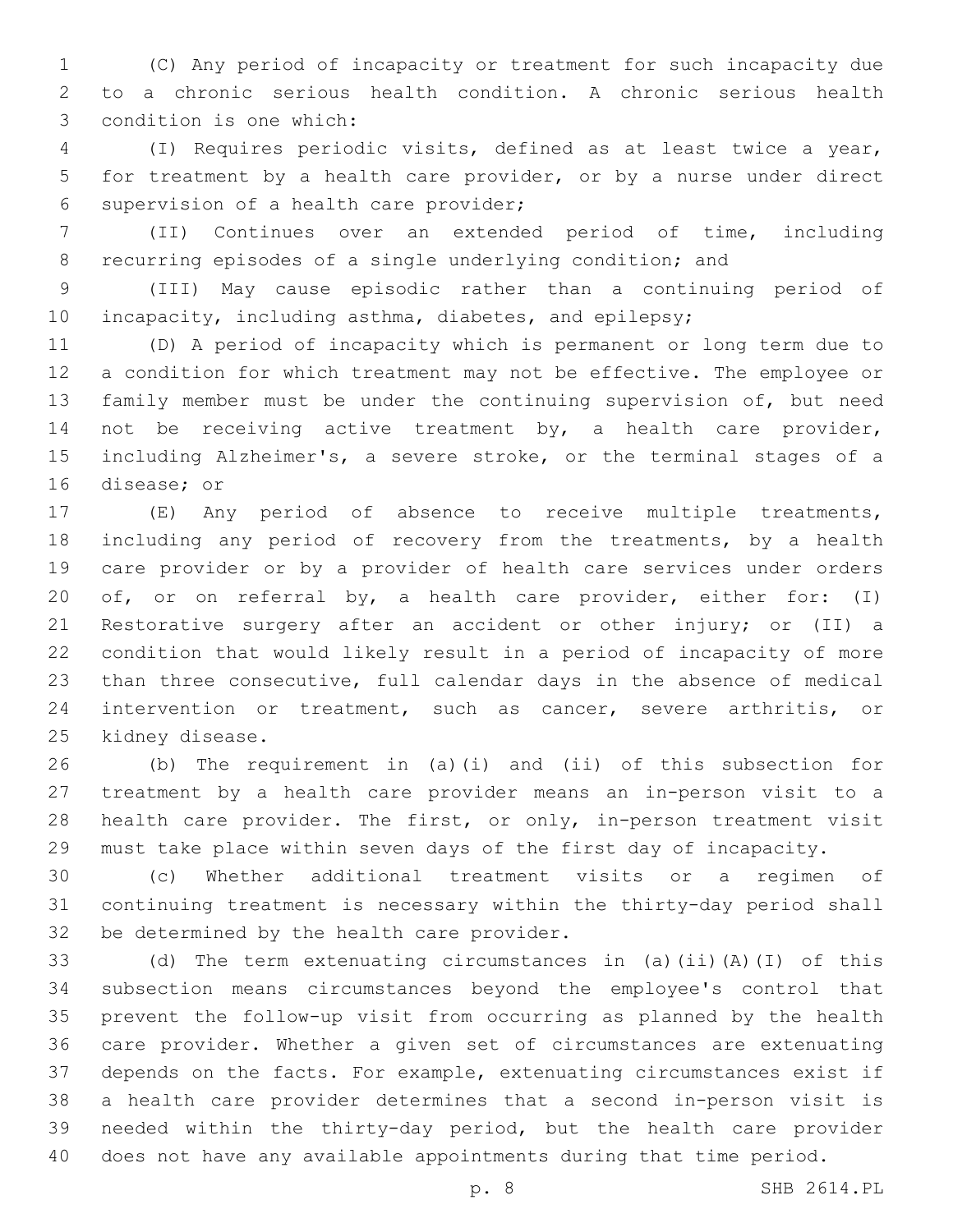(e) Treatment for purposes of (a) of this subsection includes, but is not limited to, examinations to determine if a serious health condition exists and evaluations of the condition. Treatment does not include routine physical examinations, eye examinations, or dental examinations. Under (a)(ii)(A)(II) of this subsection, a regimen of continuing treatment includes, but is not limited to, a course of prescription medication, such as an antibiotic, or therapy requiring special equipment to resolve or alleviate the health condition, such as oxygen. A regimen of continuing treatment that includes taking over-the-counter medications, such as aspirin, antihistamines, or 11 salves, or bed rest, drinking fluids, exercise, and other similar activities that can be initiated without a visit to a health care provider, is not, by itself, sufficient to constitute a regimen of 14 continuing treatment for purposes of this title.

 (f) Conditions for which cosmetic treatments are administered, 16 such as most treatments for acne or plastic surgery, are not serious health conditions unless inpatient hospital care is required or unless complications develop. Ordinarily, unless complications arise, the common cold, the flu, ear aches, upset stomach, minor ulcers, headaches other than migraines, routine dental or orthodontia problems, and periodontal disease are examples of conditions that are not serious health conditions and do not qualify for leave under this title. Restorative dental or plastic surgery after an injury or removal of cancerous growths are serious health conditions provided all the other conditions of this section are met. Mental illness resulting from stress or allergies may be serious health conditions, but only if all the conditions of this section are met.

 (g)(i) Substance abuse may be a serious health condition if the conditions of this section are met. However, leave may only be taken for treatment for substance abuse by a health care provider or by a licensed substance abuse treatment provider. Absence because of the employee's use of the substance, rather than for treatment, does not 33 qualify for leave under this title.

 (ii) Treatment for substance abuse does not prevent an employer from taking employment action against an employee. The employer may not take action against the employee because the employee has exercised his or her right to take medical leave for treatment. However, if the employer has an established policy, applied in a nondiscriminatory manner that has been communicated to all employees, that provides under certain circumstances an employee may be

p. 9 SHB 2614.PL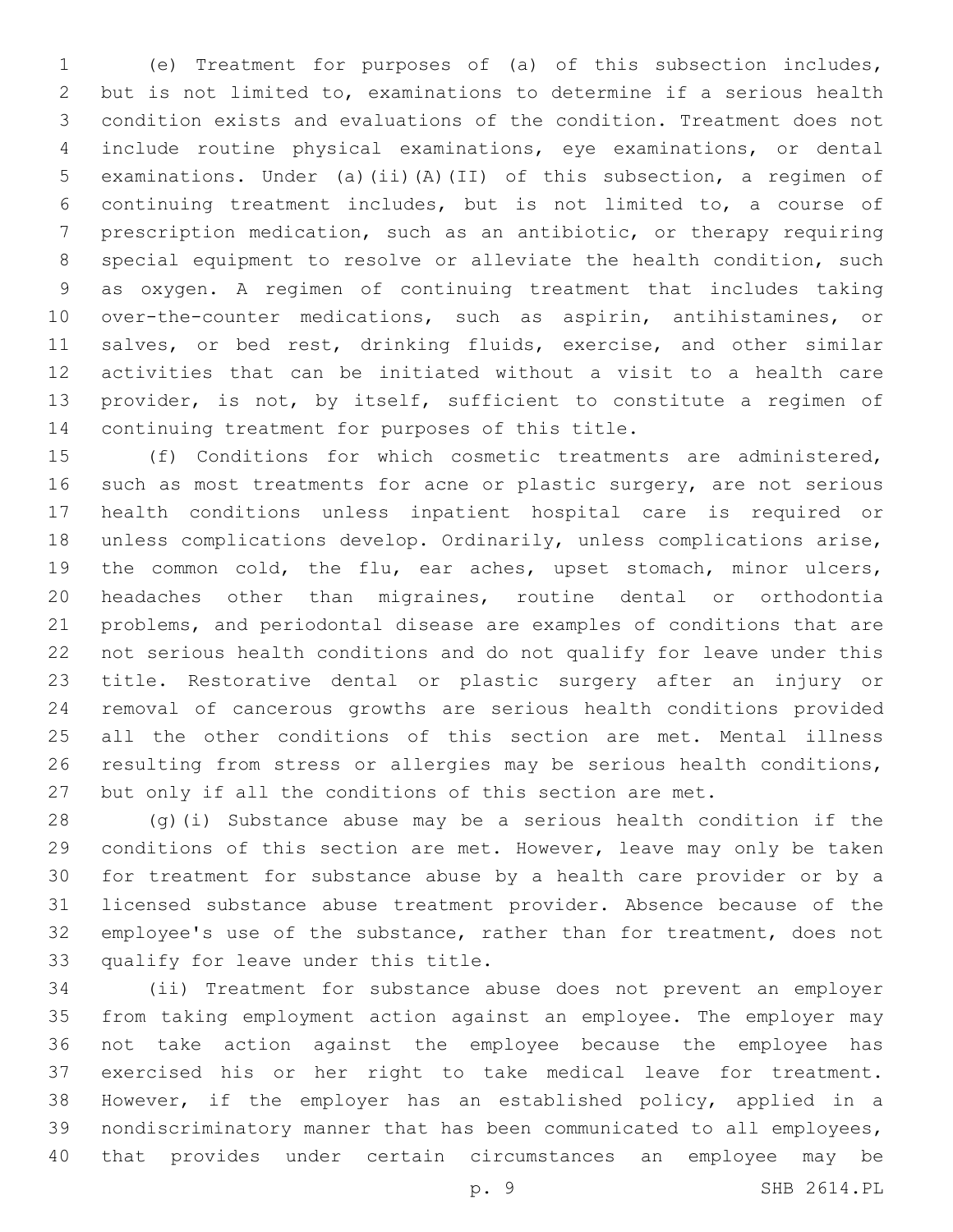terminated for substance abuse, pursuant to that policy the employee may be terminated whether or not the employee is presently taking medical leave. An employee may also take family leave to care for a covered family member who is receiving treatment for substance abuse. The employer may not take action against an employee who is providing care for a covered family member receiving treatment for substance 7 abuse.

 (h) Absences attributable to incapacity under (a)(ii)(B) or (C) of this subsection qualify for leave under this title even though the employee or the family member does not receive treatment from a health care provider during the absence, and even if the absence does not last more than three consecutive, full calendar days. For example, an employee with asthma may be unable to report for work due to the onset of an asthma attack or because the employee's health care provider has advised the employee to stay home when the pollen count exceeds a certain level. An employee who is pregnant may be unable to report to work because of severe morning sickness.

18  $((+21))$   $(23)$  "Service is localized in this state" has the same 19 meaning as described in RCW 50.04.120.

20  $((+22))$   $(24)$  "Spouse" means a husband or wife, as the case may 21 be, or state registered domestic partner.

22 (((23))) (25) "State average weekly wage" means the most recent 23 average weekly wage calculated under RCW 50.04.355 and available on 24 January 1st of each year.

25 (( $(24)$ )) (26) "Supplemental benefit payments" means payments made 26 by an employer to an employee as salary continuation or as paid time 27 off. Such payments must be in addition to any paid family or medical 28 leave benefits the employee is receiving.

(27) "Typical workweek hours" means:29

30 (a) For an hourly employee, the average number of hours worked 31 per week by an employee ((since the beginning of)) within the 32 qualifying period; and

33 (b) Forty hours for a salaried employee, regardless of the number 34 of hours the salaried employee typically works.

35 (( $\left(\frac{28}{125}\right)$ ) (28) "Wage" or "wages" means:

 (a) For the purpose of premium assessment, the remuneration paid by an employer to an employee. The maximum wages subject to a premium assessment are those wages as set by the commissioner under RCW 39 50A.10.030;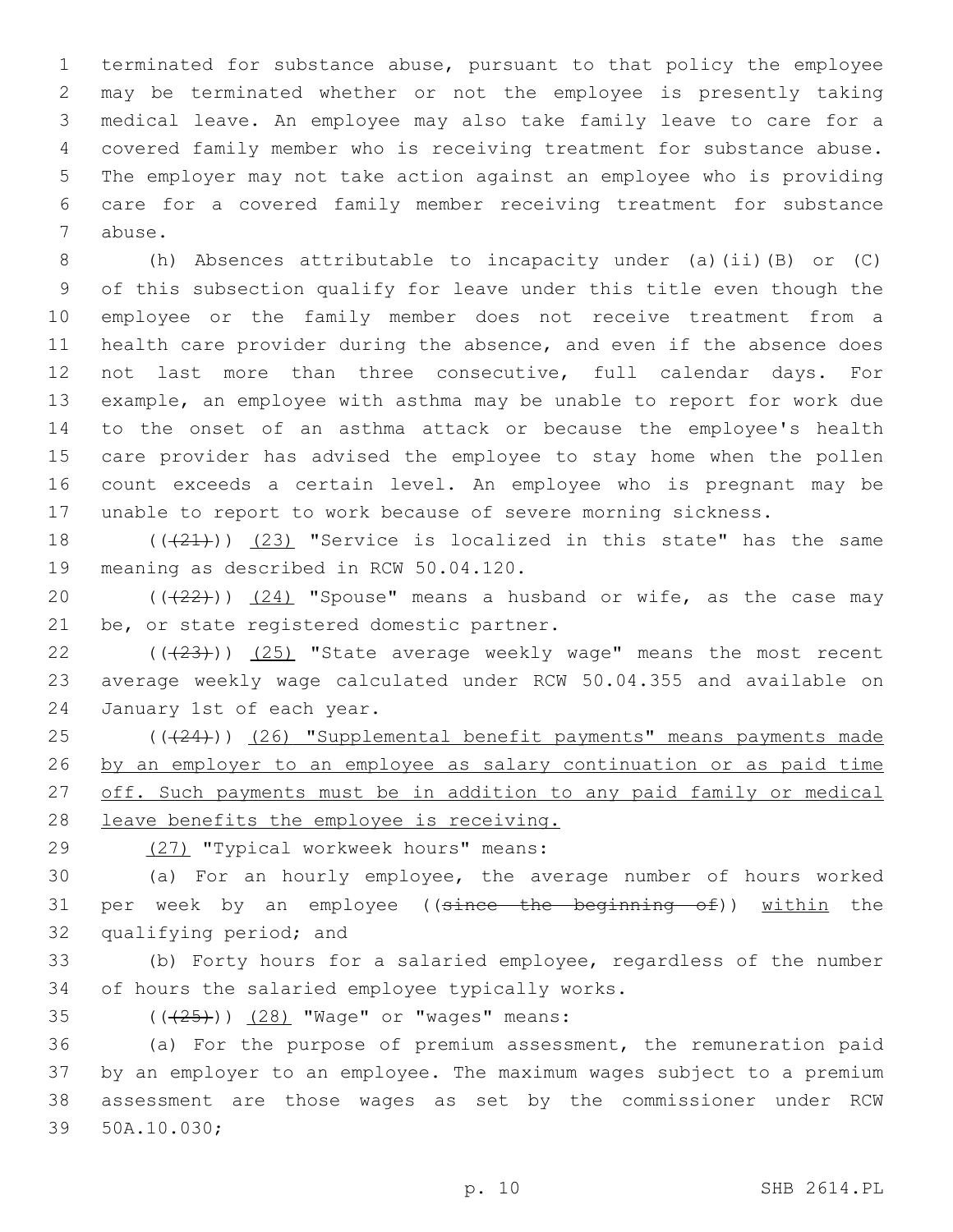(b) For the purpose of payment of benefits, the remuneration paid by one or more employers to an employee for employment during the employee's qualifying period. At the request of an employee, wages may be calculated on the basis of remuneration payable. The department shall notify each employee that wages are calculated on the basis of remuneration paid, but at the employee's request a redetermination may be performed and based on remuneration payable; 8 and

 (c) For the purpose of a self-employed person electing coverage under RCW 50A.10.010, the meaning is defined by rule.

 **Sec. 2.** RCW 50A.10.010 and 2019 c 13 s 19 are each amended to 12 read as follows:

 (1) For benefits payable beginning January 1, 2020, any self- employed person, including a sole proprietor, independent contractor, partner, or joint venturer, may elect coverage under this title for an initial period of not less than three years and subsequent periods of not less than one year immediately following a period of coverage. Those electing coverage under this section must elect coverage for both family leave and medical leave and are responsible for payment of one hundred percent of all premiums assessed to an employee under RCW 50A.10.030. The self-employed person must file a notice of election in writing with the department, in a manner as required by the department in rule. The self-employed person is eligible for family and medical leave benefits after working eight hundred twenty hours in the state during the qualifying period following the date of 26 filing the notice.

 (2) A self-employed person who has elected coverage may withdraw from coverage within thirty days after the end of each period of coverage, or at such other times as the commissioner may adopt by rule, by filing a notice of withdrawal in writing with the commissioner, such withdrawal to take effect not sooner than thirty days after filing the notice with the commissioner.

 (3) The department may cancel elective coverage if the self- employed person fails to make required payments or file reports. The department may collect due and unpaid premiums and may levy an additional premium for the remainder of the period of coverage. The cancellation shall be effective no later than thirty days from the date of the notice in writing advising the self-employed person of 39 the cancellation.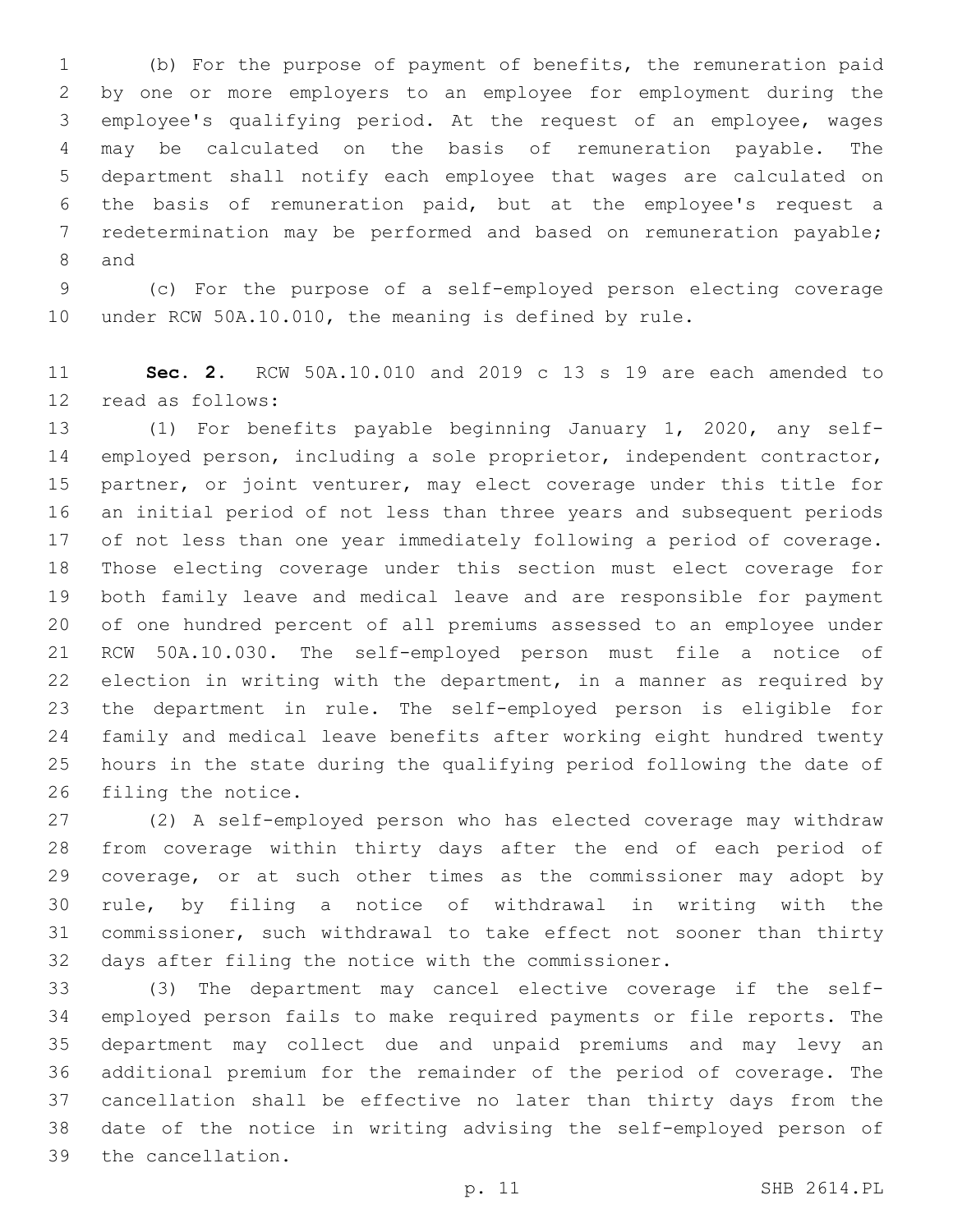(4) Those electing coverage are considered employers or employees 2 where the context so dictates.

 (5) For the purposes of this section, "independent contractor" means an individual excluded from employment under RCW 5 50A.05.010( $(\frac{7}{7})$ ) (8)(b) ( $(\frac{1}{11})$  and)) (iii) and (iv).

 (6) In developing and implementing the requirements of this section, the department shall adopt government efficiencies to improve administration and reduce costs. These efficiencies may include, but are not limited to, requiring that payments be made in a manner and at intervals unique to the elective coverage program.

 (7) The department shall adopt rules for determining the hours worked and the wages of individuals who elect coverage under this section and rules for enforcement of this section.

 **Sec. 3.** RCW 50A.10.040 and 2019 c 13 s 22 are each amended to 15 read as follows:

 (1) An employer may file an application with the department for a conditional waiver for the payment of family and medical leave 18 premiums, assessed under RCW 50A.10.030, for any employee who  $((\pm s))$ :

 (a) ((Physically based)) Primarily performs work outside of the 20 state;

 (b) Is employed in the state on a limited or temporary work 22 schedule; and

23 (c) Is not expected to be employed in the state for eight hundred 24 twenty hours or more in a ((qualifying)) period of four consecutive 25 completed calendar quarters.

 (2) ((The department must approve an application that has been 27 signed by)) Both the employee and employer must sign the application 28 verifying their belief that the conditions in  $((\text{this}))$  subsection  $(1)$ 29 of this section will be met ((during the qualifying period)).

 (3) If the ((employee exceeds the eight hundred twenty hours or more in a period of four consecutive complete calendar quarters)) department finds any of the conditions in subsection (1) of this 33 section are no longer satisfied, or were not satisfied at any point after a conditional waiver was approved and is in effect, the 35 department will consider the conditional waiver ((expires)) expired and the employer and employee will be responsible for their shares of all premiums that would have been paid during this period had the waiver not been granted. Upon payment of the missed premiums, the employee will be credited for the hours worked and will be eligible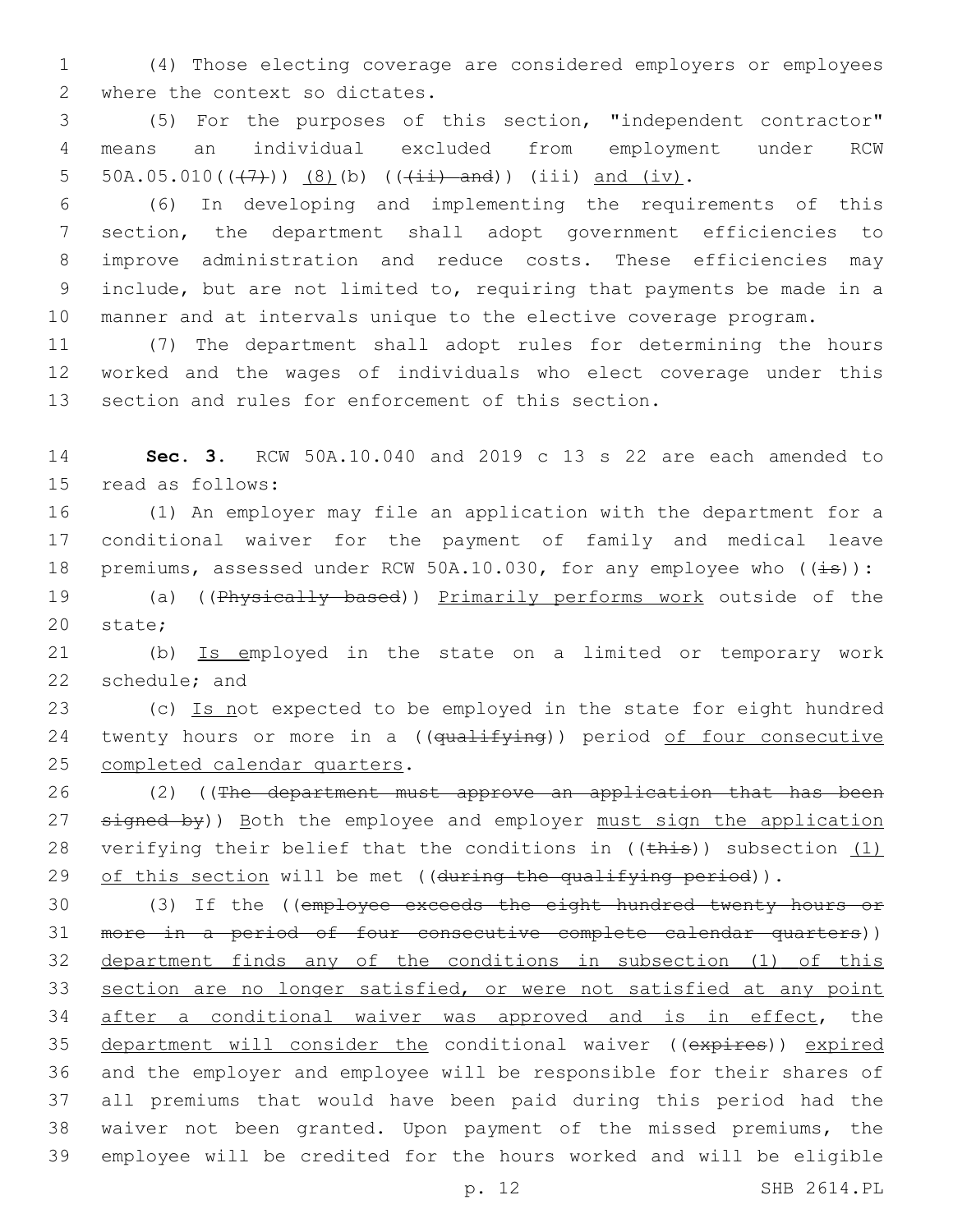for benefits under this title as if the premiums were originally 2 paid.

 **Sec. 4.** RCW 50A.15.020 and 2019 c 13 s 3 are each amended to 4 read as follows:

5 (1)( $(\overline{a})$ ) Beginning January 1, 2020, family and medical leave are available and benefits are payable to a qualified employee under 7 this section.

 (a) Following a waiting period consisting of the first seven consecutive calendar days, benefits are payable when family or medical leave is required. However, no waiting period is required for 11 leave for the birth or placement of a child, or for leave because of any qualifying exigency as defined under RCW 50A.05.010(10)(c). The waiting period begins the previous Sunday of the week when an otherwise eligible employee takes leave for the minimum claim duration under subsection (2)(c) of this section. Eligible employees may satisfy the waiting period requirement while simultaneously 17 receiving paid time off for any part of the waiting period.

 (b) Benefits may continue during the continuance of the need for 19 family ((and)) or medical leave, subject to the maximum and minimum weekly benefits, duration, and other conditions and limitations 21 established in this title. ((Successive periods of family and medical leave caused by the same or related injury or sickness are deemed a 23 single period of family and medical leave only if separated by less 24 than four months.))

 (2) The weekly benefit shall be prorated by the percentage of hours on leave compared to the number of hours provided as the typical workweek hours as defined in RCW 50A.05.010.

 (a) The benefits in this section, if not a multiple of one dollar, shall be reduced to the next lower multiple of one dollar.

 (b) Hours on leave claimed for benefits under this title, if not a multiple of one hour, shall be reduced to the next lower multiple 32 of one hour.

 (c) The minimum claim duration payment is for eight consecutive 34 hours of leave.

 (3)(a) The maximum duration of paid family leave may not exceed twelve times the typical workweek hours during a period of fifty-two 37 consecutive calendar weeks.

 (b) The maximum duration of paid medical leave may not exceed twelve times the typical workweek hours during a period of fifty-two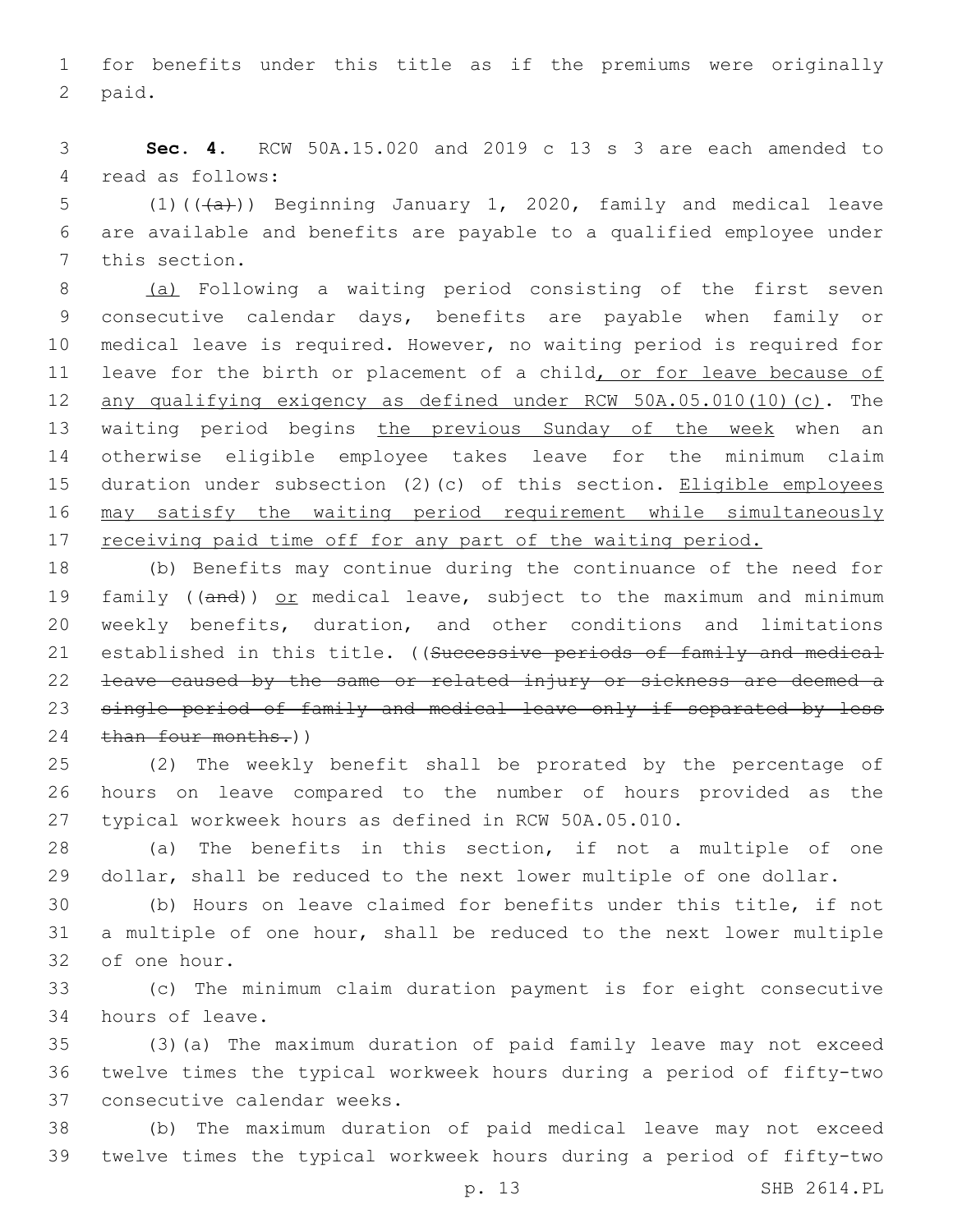consecutive calendar weeks. This leave may be extended an additional two times the typical workweek hours if the employee experiences a serious health condition with a pregnancy that results in incapacity.

 (c) An employee is not entitled to paid family and medical leave benefits under this title that exceeds a combined total of sixteen times the typical workweek hours. The combined total of family and medical leave may be extended to eighteen times the typical workweek hours if the employee experiences a serious health condition with a 9 pregnancy that results in incapacity.

 (4) The weekly benefit for family and medical leave shall be determined as follows: If the employee's average weekly wage is: (a) Equal to or less than one-half of the state average weekly wage, then the benefit amount is equal to ninety percent of the employee's average weekly wage; or (b) greater than one-half of the state average weekly wage, then the benefit amount is the sum of: (i) Ninety percent of one-half of the state average weekly wage; and (ii) fifty percent of the difference of the employee's average weekly wage 18 and one-half of the state average weekly wage.

 (5)(a) The maximum weekly benefit for family and medical leave that occurs on or after January 1, 2020, shall be one thousand dollars. By September 30, 2020, and by each subsequent September 30th, the commissioner shall adjust the maximum weekly benefit amount to ninety percent of the state average weekly wage. The adjusted maximum weekly benefit amount takes effect on the following January 25 1st.

 (b) The minimum weekly benefit shall not be less than one hundred dollars per week except that if the employee's average weekly wage at 28 the time of family ((and)) or medical leave is less than one hundred dollars per week, the weekly benefit shall be the employee's full 30 waqe.

 **Sec. 5.** RCW 50A.15.060 and 2019 c 13 s 8 are each amended to 32 read as follows:

 (1) An employee is not entitled to paid family or medical leave 34 benefits under this title:

 (a) For any absence occasioned by the willful intention of the employee to bring about injury to or the sickness of the employee or another, or resulting from any injury or sickness sustained in the 38 perpetration by the employee of an illegal act;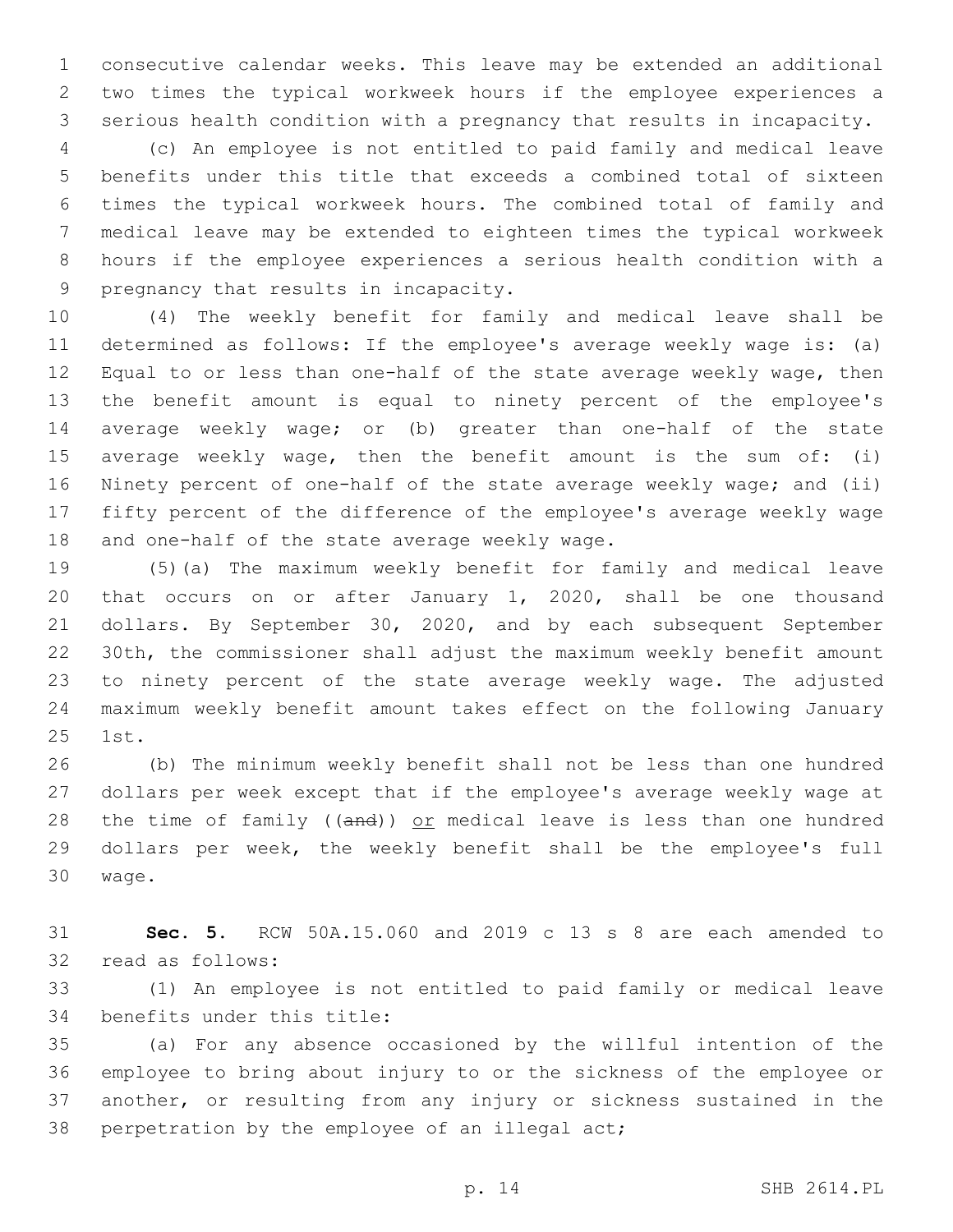(b) For any family or medical leave commencing before the employee becomes qualified for benefits under this title;

 (c) For an employee who is on suspension from his or her 4 employment; or

 (d) For any period of time during which an employee works for 6 remuneration or profit.

 (2) An employer may offer supplemental benefit payments to an employee on family or medical leave in addition to any paid family or 9 medical leave benefits the employee is receiving. ((Supplemental benefit payments include, but are not limited to, vacation, sick, or 11 other paid time off.)

 (a) Supplemental benefit payments are not considered remuneration under RCW 50A.05.010(21) and the department will not prorate or 14 reduce an employee's weekly benefit amount due to the receipt of supplemental benefit payments.

16 (b) The choice to receive supplemental benefit payments lies with the employee. Nothing in this section shall be construed as requiring an employee to receive or an employer to provide supplemental benefit 19 payments.

 (3) An individual is disqualified for benefits for any week he or she has knowingly and willfully made a false statement or representation involving a material fact or knowingly and willfully failed to report a material fact and, as a result, has obtained or attempted to obtain any benefits under the provisions of this title. An individual disqualified for benefits under this subsection (3) for 26 the:

 (a) First time is disqualified for an additional twenty-six weeks beginning with the Sunday of the week in which the determination is mailed or delivered, and is subject to an additional penalty of fifteen percent of the amount of benefits overpaid or deemed 31 overpaid;

 (b) Second time is also disqualified for an additional fifty-two weeks beginning with the Sunday of the week in which the determination is mailed or delivered, and is subject to an additional penalty of twenty-five percent of the amount of benefits overpaid or 36 deemed overpaid;

 (c) Third time and any time thereafter is also disqualified for an additional one hundred four weeks beginning with the Sunday of the week in which the determination is mailed or delivered, and is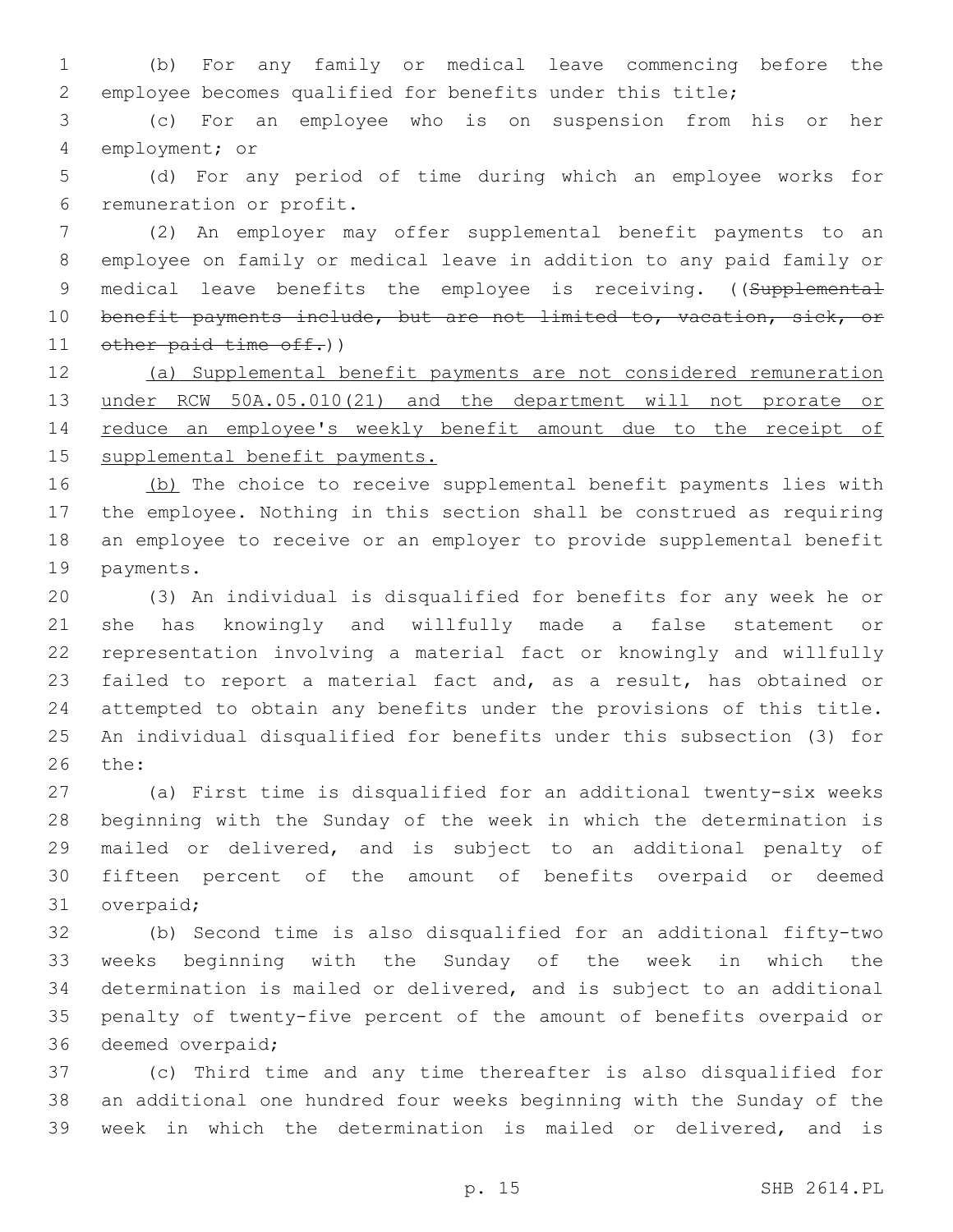1 subject to an additional penalty of fifty percent of the amount of 2 benefits overpaid or deemed overpaid.

3 (4) All penalties collected under this section must be deposited 4 in the family and medical leave enforcement account created under RCW 5 50A.05.080.

6 **Sec. 6.** RCW 50A.15.080 and 2019 c 13 s 10 are each amended to 7 read as follows:

8 (1) If ((an)) the department determines an employee is qualified 9 for benefits and that the employee owes child support obligations 10 ((under RCW 50A.15.040 and)), the department ((determines that the 11 employee is qualified for benefits, the department shall notify the 12 applicable state or local child support enforcement agency and deduct 13 and withhold an amount from benefits in a manner consistent with RCW 14 50.40.050.)) shall notify the applicable state or local child support 15 enforcement agency and deduct and withhold an amount from benefits in 16 a manner consistent with RCW 50.40.050.

17 (2) For the purposes of this section, "child support obligations" 18 means only those obligations that are being enforced pursuant to a 19 plan described in section 454 of the social security act which has 20 been approved by the secretary of health and human services under 21 Title IV-D of the social security act (42 U.S.C. Sec. 651 et seq.).

22 (3) Consistent with ((RCW 50A.15.040(1)(c))) chapter 50A.25 RCW, 23 the department may verify child support obligations with the 24 department of social and health services.

25 **Sec. 7.** RCW 50A.15.100 and 2019 c 13 s 38 are each amended to 26 read as follows:

 (1) Leave from employment under this title is in addition to leave from employment during which benefits are paid or are payable under Title 51 RCW or other applicable federal or state industrial 30 insurance laws.

31 (2) ((In)) An employee is disqualified from receiving family or 32 medical leave benefits under this title for any week in which  $((an))$ 33 the employee is ((eligible to receive benefits)) receiving, has 34 received, or will receive compensation, as determined by the 35 governing state or federal agency under:

- 36 (a) Title 50 (( $\theta$ r 54)) RCW(( $\theta$   $\theta$ r));
- 37 (b) RCW 51.32.060;
- 38 (c) RCW 51.32.090; or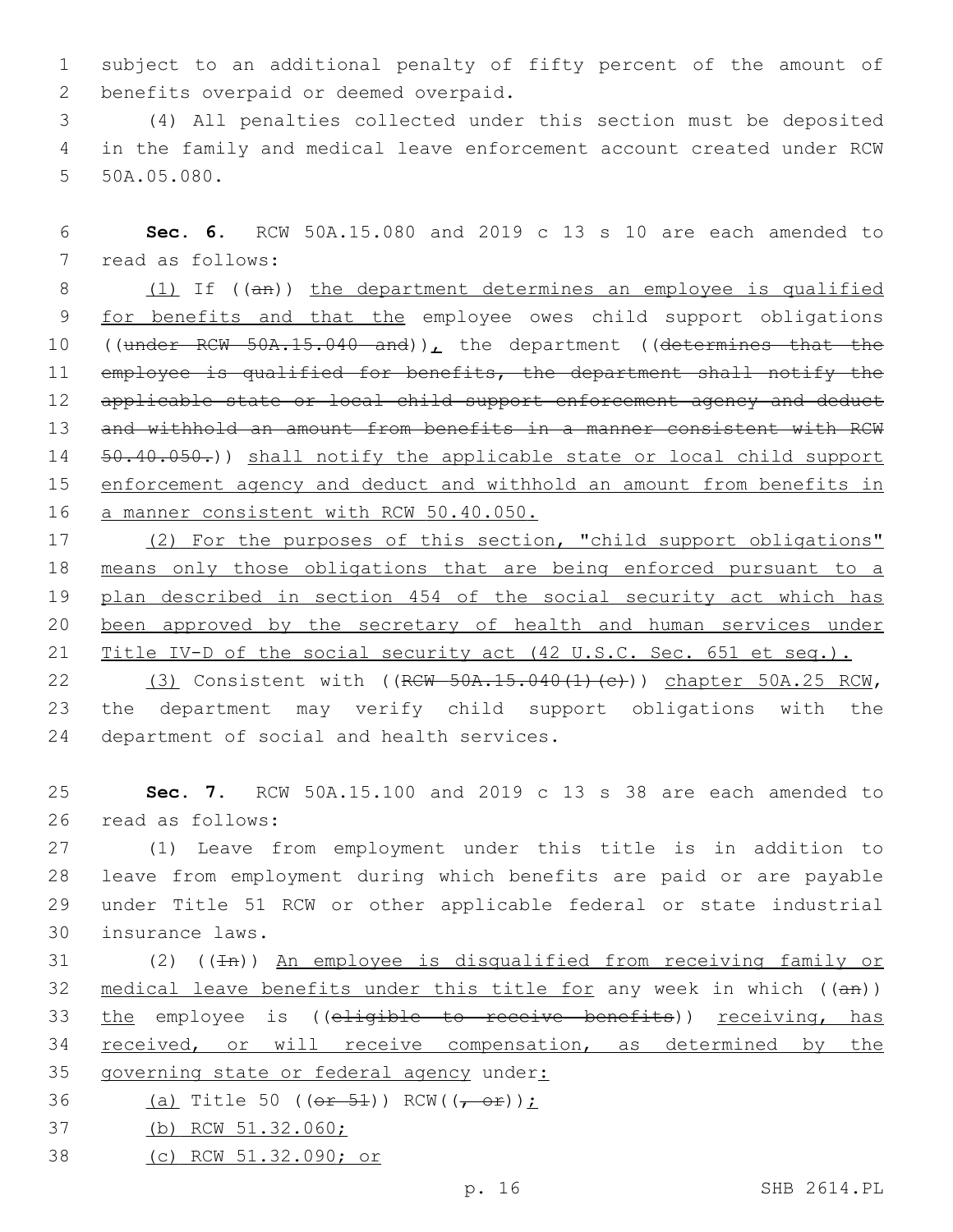1 (d) Any other applicable federal ((or state)) unemployment 2 compensation, industrial insurance, or disability insurance laws ( $(\tau)$  the employee is disqualified from receiving family or medical leave 4 benefits under this title)).

 **Sec. 8.** RCW 50A.25.070 and 2019 c 13 s 76 are each amended to read as follows:6

 (1) The department may enter into data-sharing contracts and may disclose records and information deemed confidential to state or local government agencies under this chapter only if permitted under subsection (2) of this section and RCW 50A.25.090. A state or local government agency must need the records or information for an 12 official purpose and must also provide:

 (a) An application in writing to the department for the records or information containing a statement of the official purposes for which the state or local government agency needs the information or records and specifically identify the records or information sought 17 from the department; and

 (b) A written verification of the need for the specific information from the director, commissioner, chief executive, or other official of the requesting state or local government agency either on the application or on a separate document.

 (2) The department may disclose information or records deemed confidential under this chapter to the following state or local 24 government agencies:

 (a) To the department of social and health services to identify child support obligations as defined in RCW 50A.15.080;

 (b) To the department of revenue to determine potential tax liability or employer compliance with registration and licensing 29 requirements;

 (c) To the department of labor and industries to compare records or information to detect improper or fraudulent claims;

 (d) To the office of financial management for the purpose of conducting periodic salary or fringe benefit studies pursuant to law;

 (e) To the office of the state treasurer and any financial or banking institutions deemed necessary by the office of the state treasurer and the department for the proper administration of funds;

 (f) To the office of the attorney general for purposes of legal 38 representation;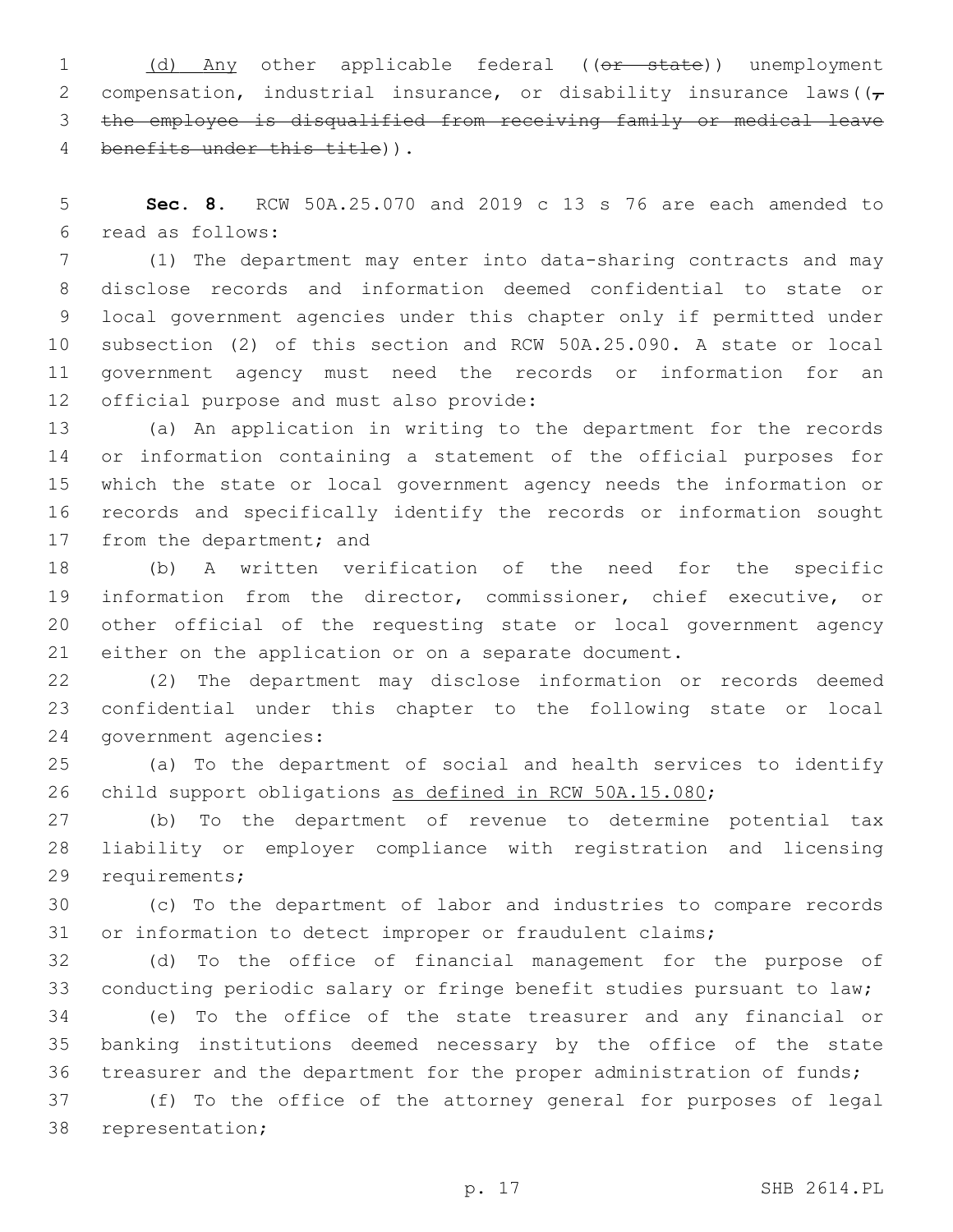(g) To a county clerk for the purpose of RCW 9.94A.760 if 2 requested by the county clerk's office;

 (h) To the office of administrative hearings for the purpose of 4 administering the administrative appeal process;

 (i) To the department of enterprise services for the purpose of agency administration and operations; and6

 (j) To the consolidated technology services agency for the 8 purpose of enterprise technology support.

 **Sec. 9.** RCW 50A.30.010 and 2019 c 13 s 56 are each amended to 10 read as follows:

 (1) An employer may apply to the commissioner for approval of a voluntary plan for the payment of either family leave benefits or medical leave benefits, or both. The application must be submitted on a form and in the manner as prescribed by the commissioner in rule. The fee for the department's review of each application for approval 16 of a voluntary plan is two hundred fifty dollars.

 (2) The benefits payable as indemnification for loss of wages under any voluntary plan must be separately stated and designated separately and distinctly in the plan from other benefits, if any.

 (3) Neither an employee nor his or her employer are liable for any premiums for benefits covered by an approved voluntary plan.

 (4) An employee may only receive payment of benefits for family leave, medical leave, or both from one approved plan at a time. An employee who qualifies for benefits and is simultaneously covered by more than one plan under this title will receive benefits under the plan for which the employee has worked the most hours during the employee's qualifying period. The commissioner must adopt rules to allow benefits or prevent duplication of benefits to employees simultaneously covered by one or more approved voluntary plans and 30 the state program.

 (5) The commissioner must approve any voluntary plan as to which the commissioner finds that there is at least one employee in 33 employment and all of the following exist:

 (a) The benefits afforded to the employees must be at least equivalent to the benefits the employees are entitled to as part of the state's family and medical leave program, including but not limited to the duration of leave. The employer must offer at least one-half of the length of leave as provided in RCW 50A.15.020(3) with pay and provide a monetary payment in an amount equal to or higher

p. 18 SHB 2614.PL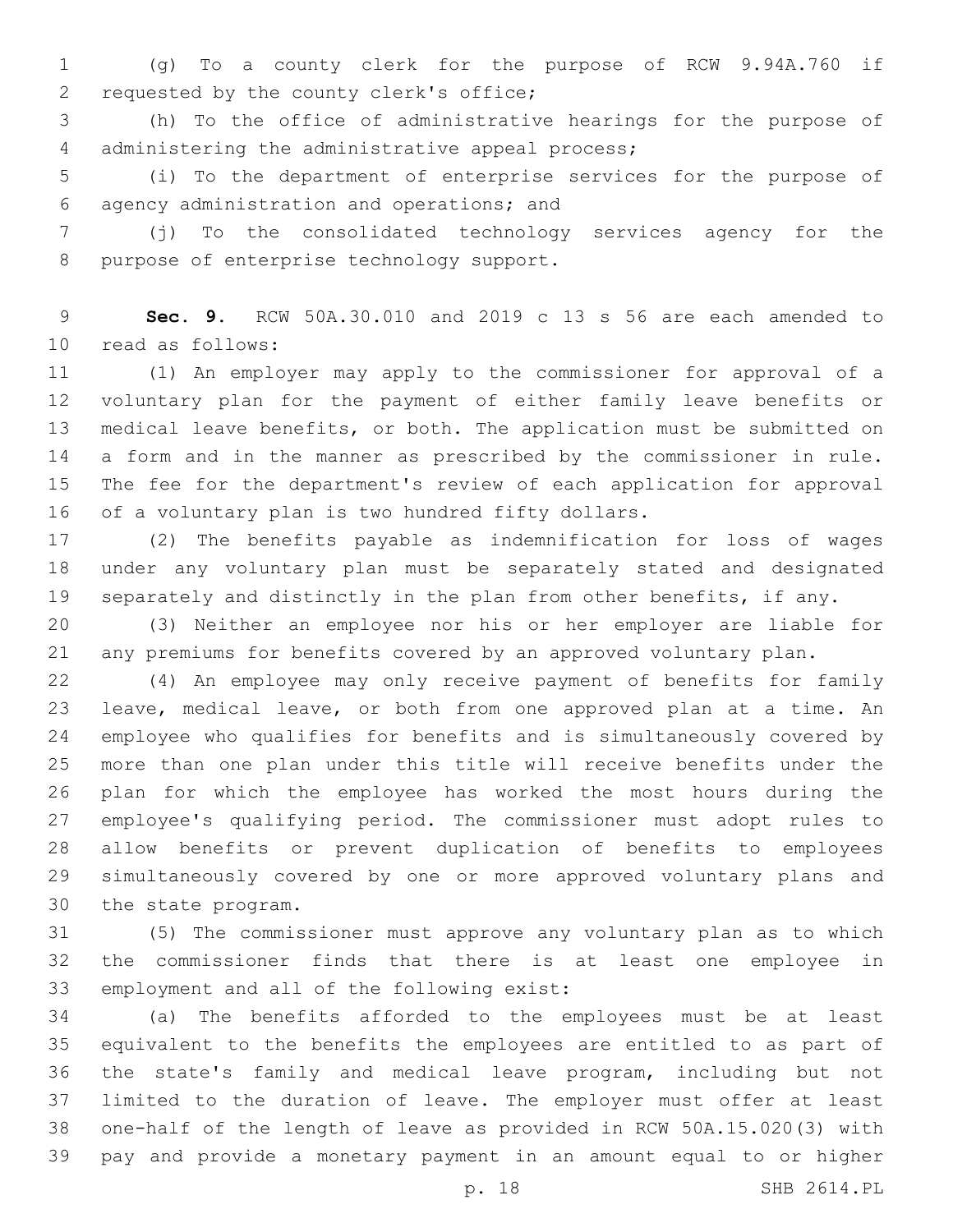than the total amount of monetary benefits the employee would be entitled to receive as part of the state-run program. The employer may offer the same duration of leave and monetary benefits as offered 4 under the state program.

 (b) The sick leave an employee is entitled to under RCW 49.46.210 is in addition to the employer's provided benefits and is in addition 7 to any family ((and)) or medical leave benefits.

 (c) The plan is available to all of the eligible employees of the employer employed in this state, including future employees.

10 (d) The employer has agreed to make ((the)) all required payroll 11 deductions ((required, if any, and transmit the proceeds to the 12 department for any portions not collected for the voluntary plan)) $<sub>L</sub>$ </sub> 13 including that:

 (i) In the case of plan termination or withdrawal, the employer 15 must remit to the department all required moneys under RCW 50A.30.045 and 50A.30.065(3); and

17 (ii) If the employer has an approved voluntary plan for either 18 medical leave or family leave but not both, the employer is still 19 obligated to remit to the department premiums owed to the state plan 20 for the portions not covered by the employer's approved voluntary 21 plan.

 (e) The plan will be in effect for a period of not less than one year and, thereafter, continuously unless the commissioner finds that the employer has given notice of withdrawal from the plan in a manner specified by the commissioner in rule. The plan may be withdrawn by the employer on the date of any law increasing the benefit amounts or the date of any change in the rate of employee premiums, if notice of the withdrawal from the plan is transmitted to the commissioner not less than thirty days prior to the date of that law or change. If the plan is not withdrawn, it must be amended to conform to provide the increased benefit amount or change in the rate of the employee's 32 premium on the date of the increase or change.

 (f) The amount of payroll deductions from the wages of an employee in effect for any voluntary plan may not exceed the maximum payroll deduction for that employee as authorized under RCW 50A.10.030. The deductions may not be increased on other than an anniversary of the effective date of the plan, except to the extent that any increase in the deductions from the wages of an employee do not exceed the maximum rate authorized under the state program.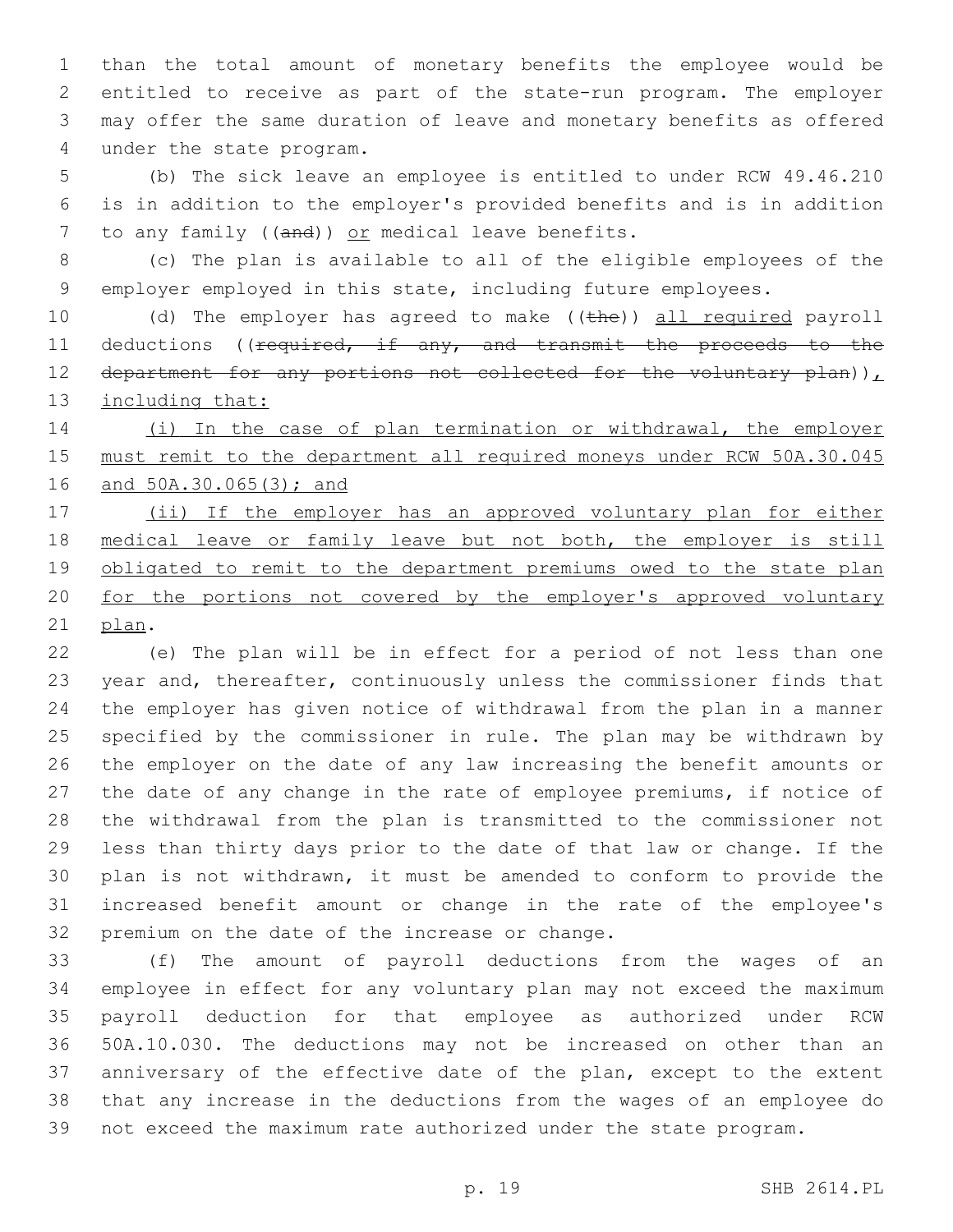(g) The voluntary plan provides that an employee of an employer with a voluntary plan for either family leave or medical leave, or both, is eligible for the plan benefits if the employee meets the requirements of RCW 50A.15.010 and has worked at least three hundred forty hours for the employer during the twelve months immediately 6 preceding the date leave will commence.

 (h) The voluntary plan provides that an employee of an employer with a voluntary plan for either family leave or medical leave, or both, who takes leave under the voluntary plan is entitled to the employment protection provisions contained in RCW 50A.35.010 if the employee has worked for the employer for at least nine months and nine hundred sixty-five hours during the twelve months immediately 13 preceding the date leave will commence.

 (i) The voluntary plan provides that the employer maintains the employee's existing health benefits as provided under RCW 50A.35.020.

 (6)(a) The department must conduct a review of the expenses incurred in association with the administration of the voluntary plans during the first three years after implementation and report 19 its findings to the legislature.

 (b) The review must include an analysis of the adequacy of the fee in subsection (1) of this section to cover the department's administrative expenses related to reviewing and approving or denying the applications and administering appeals related to voluntary plans. The review must include an estimate of the next year's projected administrative costs related to the voluntary plans. The legislature shall adjust the fee in subsection (1) of this section as needed to ensure the department's administrative expenses related to 28 the voluntary plans are covered by the fee.

 (c) If the current receipts from the fee in subsection (1) of this section are inadequate to cover the department's administrative expenses related to the voluntary plans, the department may use funds from the family and medical leave insurance account under RCW 33 50A.05.070 to pay for these expenses.

 **Sec. 10.** RCW 50A.30.035 and 2017 3rd sp.s. c 5 s 25 are each 35 amended to read as follows:

 An employer with a voluntary plan must provide a notice prepared by or approved by the commissioner regarding the voluntary plan 38 consistent with the provisions of RCW ((50A.04.075)) 50A.20.020.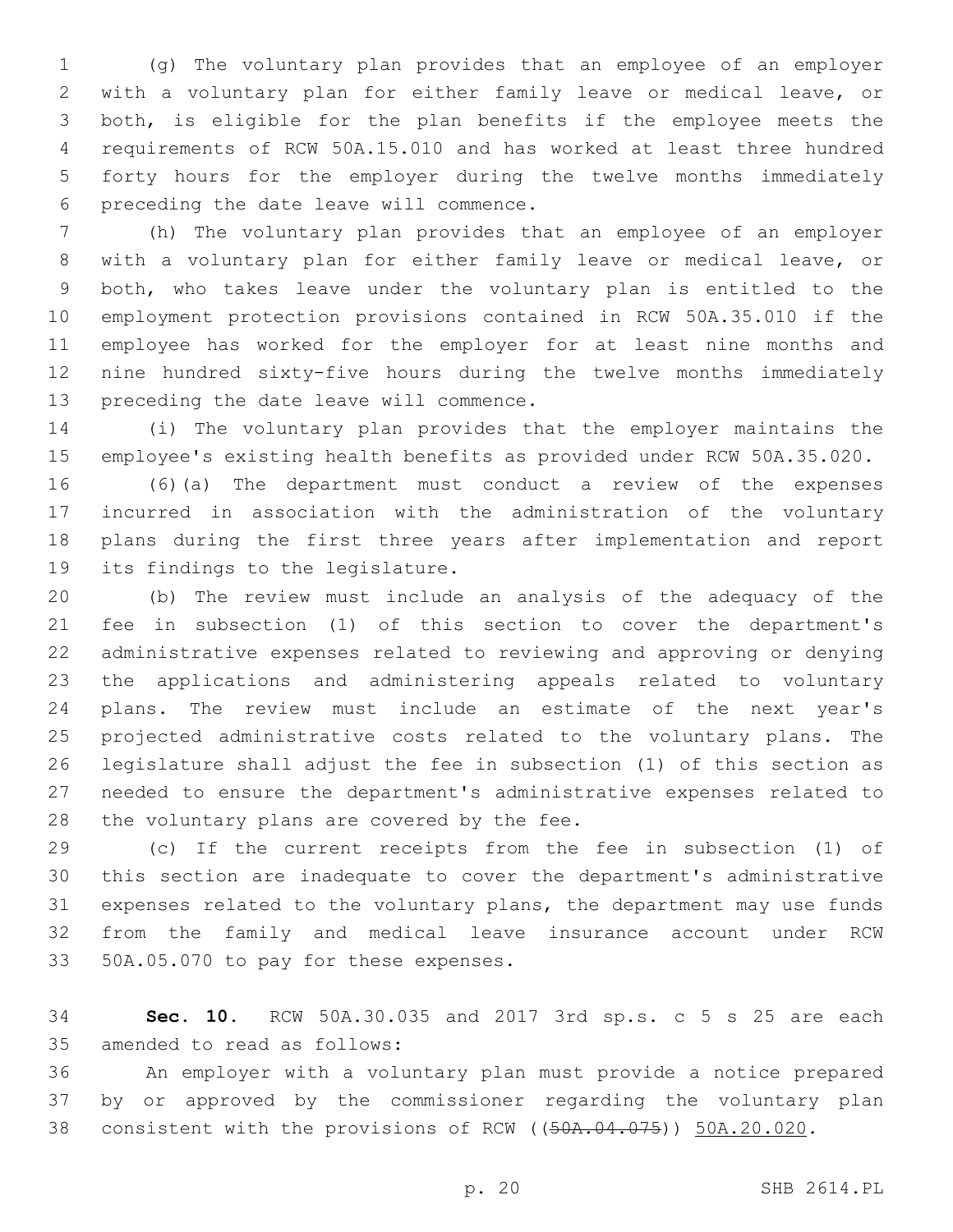**Sec. 11.** RCW 50A.40.010 and 2019 c 13 s 15 are each amended to 2 read as follows:

(1) It is unlawful for any employer to:3

 (a) Interfere with, restrain, or deny the exercise of, or the attempt to exercise, any valid right provided under this title; or

 (b) Discharge or in any other manner discriminate against any employee for opposing any practice made unlawful by this title.

 (2) It is unlawful for any person to discharge or in any other manner discriminate against any employee because the employee has:

 (a) Filed any complaint, or has instituted or caused to be instituted any proceeding, under or related to this title;

 (b) Given, or is about to give, any information in connection with any inquiry or proceeding relating to any right provided under 14 this title; or

 (c) Testified, or is about to testify, in any inquiry or proceeding relating to any right provided under this title.

 (3) As provided in RCW 50A.40.020 and 50A.40.030, the department will investigate allegations of unlawful acts and determine damages, as necessary.

 **Sec. 12.** RCW 50A.40.020 and 2019 c 13 s 17 are each amended to 21 read as follows:

 (1) An employee who alleges one or more unlawful acts under RCW 50A.40.010 have occurred may file a complaint with the department. The department may not investigate any alleged violation of RCW 25 50A.40.010 that occurred more than three years before the date the employee filed the complaint.

27 (2) Upon receipt of a complaint ((by an employee)) under 28 subsection (1) of this section, the commissioner shall investigate to 29 determine if ((there has been compliance with RCW 50A.40.010 and the related rules. The department will issue a determination including the findings of the investigation and whether a violation may have 32 occurred. Determinations are appealable under chapter 50A.50 RCW. If the investigation indicates that a violation may have occurred, a hearing may be held if requested by an interested party in accordance with chapter 34.05 RCW. The commissioner must issue a written determination including the commissioner's findings after the hearing. A judicial appeal from the commissioner's determination may be taken in accordance with chapter 34.05 RCW)) a violation occurred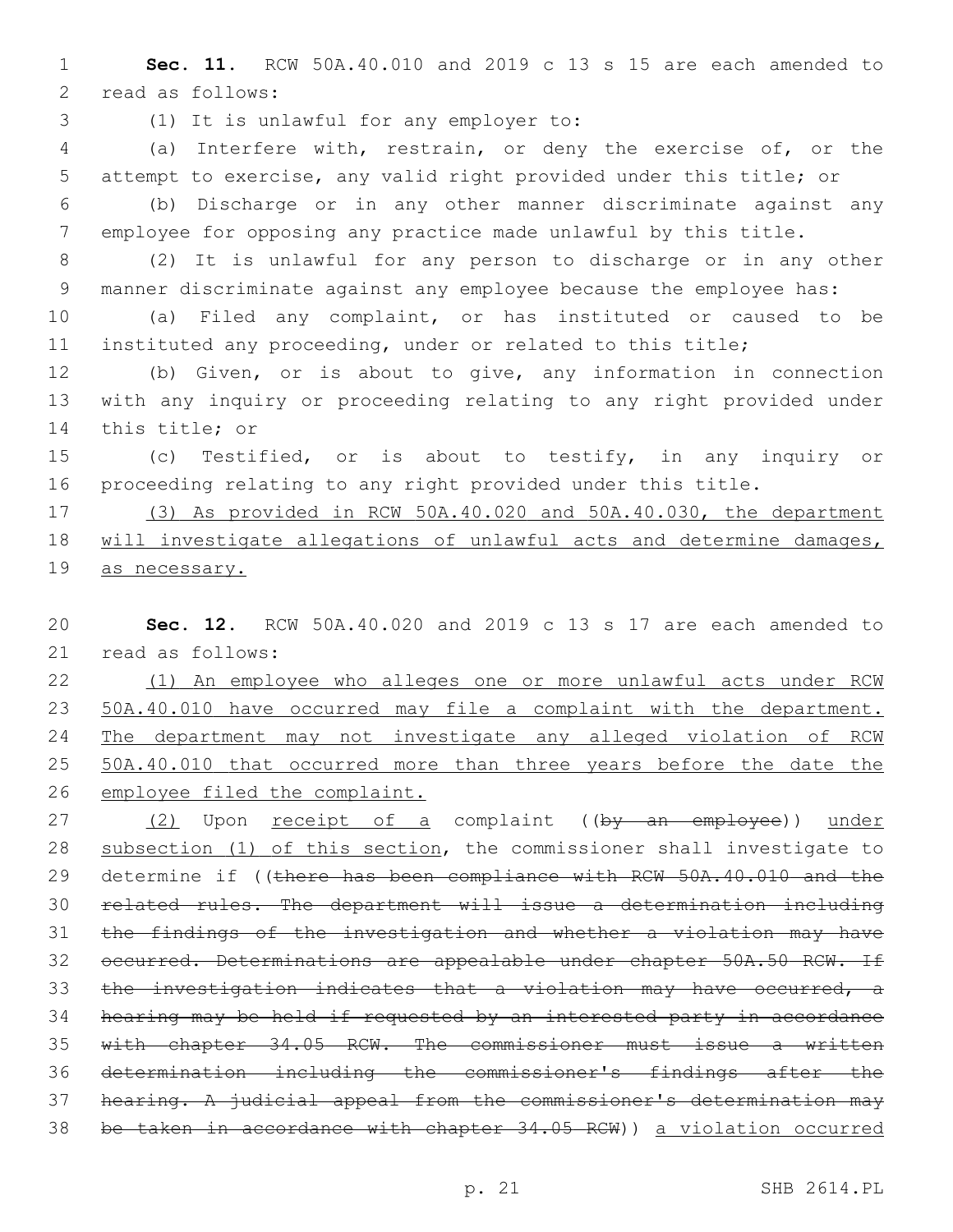and the amount of any liquidated damages, unless the employee terminates the complaint under section 16 of this act.

 (3) Upon completing an investigation, the commissioner shall issue a determination, unless the complaint is otherwise resolved upon agreement by all parties and in compliance with section 16(6) of this act or withdrawn under section 16(5) of this act. If the department determines a violation occurred, the department may order 8 the employer to pay liquidated damages under RCW 50A.40.030.

 **Sec. 13.** RCW 50A.40.030 and 2019 c 13 s 18 are each amended to 10 read as follows:

 (1) Any employer who violates RCW 50A.40.010 is liable for 12 damages ((equal to:

13  $(1)$  The amount of:

 $14 \t\t (a)}).$ 

 (2) Damages are owed to the employee and must be paid by the 16 employer to the employee directly.

(3)(a) Damages include:

18 (i) Any wages, salary, employment benefits, or other compensation denied or lost to such employee by reason of the violation; or

20 (((b))) (ii) In a case in which wages, salary, employment benefits, or other compensation have not been denied or lost to the employee, any actual monetary losses sustained by the employee as a direct result of the violation, such as the cost of providing care, up to a sum equal to wages or salary for the employee for up to sixteen weeks, or eighteen weeks if the employee experiences a serious health condition with a pregnancy that results in incapacity.

27 ( $(42)$  (a) The interest on the amount described in subsection  $(1)$ 28 of this section calculated at the prevailing rate; and))

 (b) Any employer who violates RCW 50A.40.010 is also liable for interest accrued on the damages assessed in this subsection.

31 (4) For a willful violation, the employer is also liable for an additional amount as liquidated damages equal to the sum of the 33 amount described in subsection  $((+1+))$   $(3)$   $(a)$  of this section and the 34 interest described in  $((\pm \hbar i s))$  subsection  $((\pm 2))$  (3)(b) of this section. For purposes of this section, "willful" means a knowing and intentional action that is neither accidental nor the result of a bona fide dispute. All liquidated damages are owed to the employee and must be paid to the employee directly.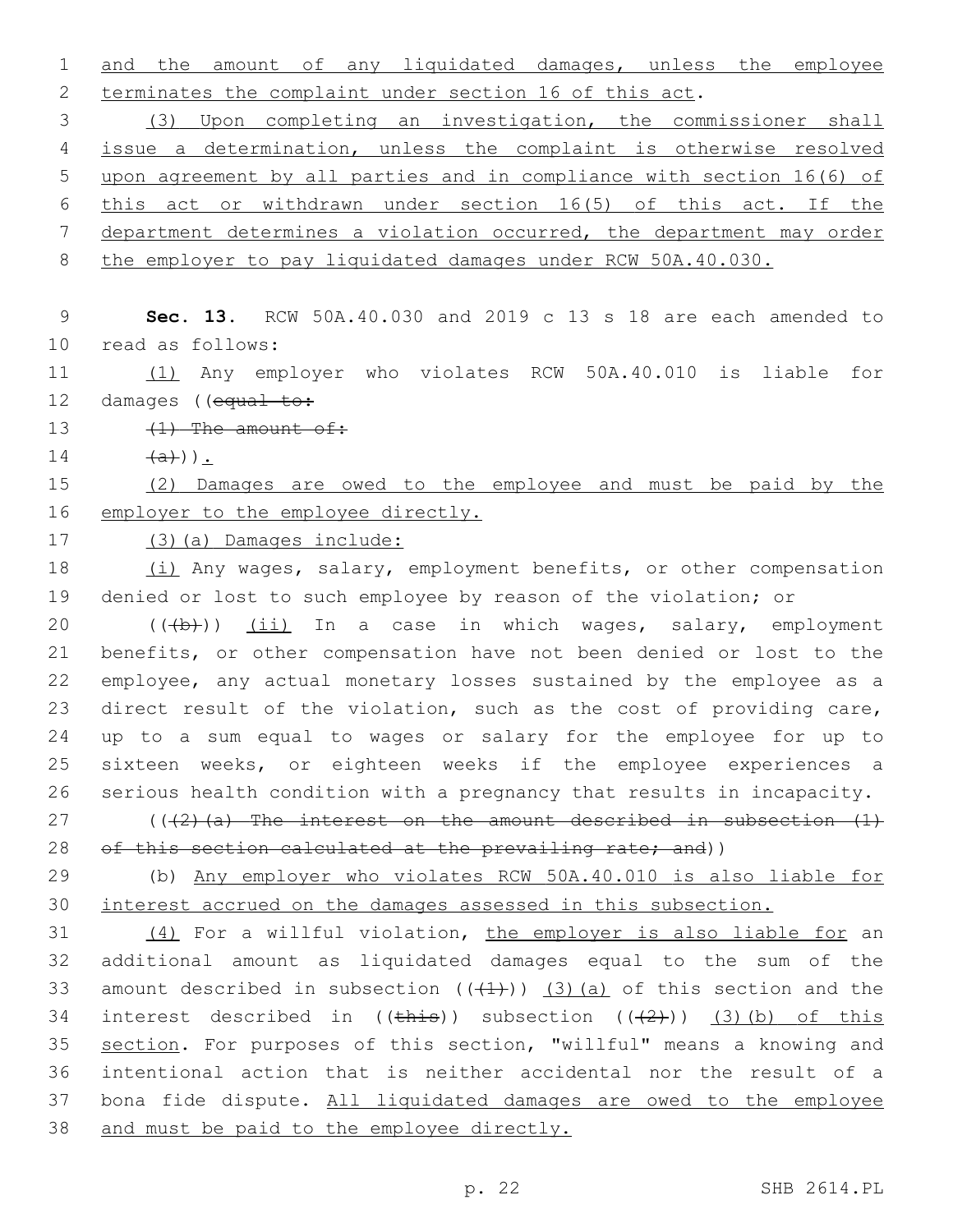(5) Interest in this section is calculated at the prevailing rate.

 **Sec. 14.** RCW 50A.50.010 and 2018 c 141 s 3 are each amended to 4 read as follows:

 (1) Any aggrieved ((person)) party may file an appeal from any determination or redetermination with the commissioner within thirty days after the date of notification or mailing, whichever is earlier, 8 of such determination or redetermination to the ((person's)) party's last known address. If an appeal with respect to any determination is pending as of the date when a redetermination is issued, such appeal, unless withdrawn, shall be treated as an appeal from such 12 redetermination.

 (2) Any appeal from a determination of denial of benefits shall be deemed to be an appeal as to all weeks subsequent to the effective date of the denial for which benefits have already been denied. If no appeal is taken from any determination, or redetermination, within 17 the time allowed by the provisions of this section for appeal, the determination or redetermination, as the case may be, shall be conclusively deemed to be correct except as provided in respect to reconsideration by the commissioner of any determination.

 (3) Upon receipt of a notice of appeal, the commissioner shall request the assignment of an administrative law judge under chapter 34.12 RCW to conduct a hearing in accordance with chapter 34.05 RCW 24 and issue a proposed order.

 **Sec. 15.** RCW 26.23.060 and 2019 c 13 s 66 are each amended to 26 read as follows:

 (1) The division of child support may issue a notice of payroll 28 deduction:

 (a) As authorized by a support order that contains a notice clearly stating that child support may be collected by withholding from earnings, wages, or benefits without further notice to the 32 obligated parent; or

 (b) After service of a notice containing an income-withholding provision under this chapter or chapter 74.20A RCW.

 (2) The division of child support shall serve a notice of payroll deduction upon a responsible parent's employer or upon the employment security department for the state in possession of or owing any benefits from the unemployment compensation fund to the responsible

p. 23 SHB 2614.PL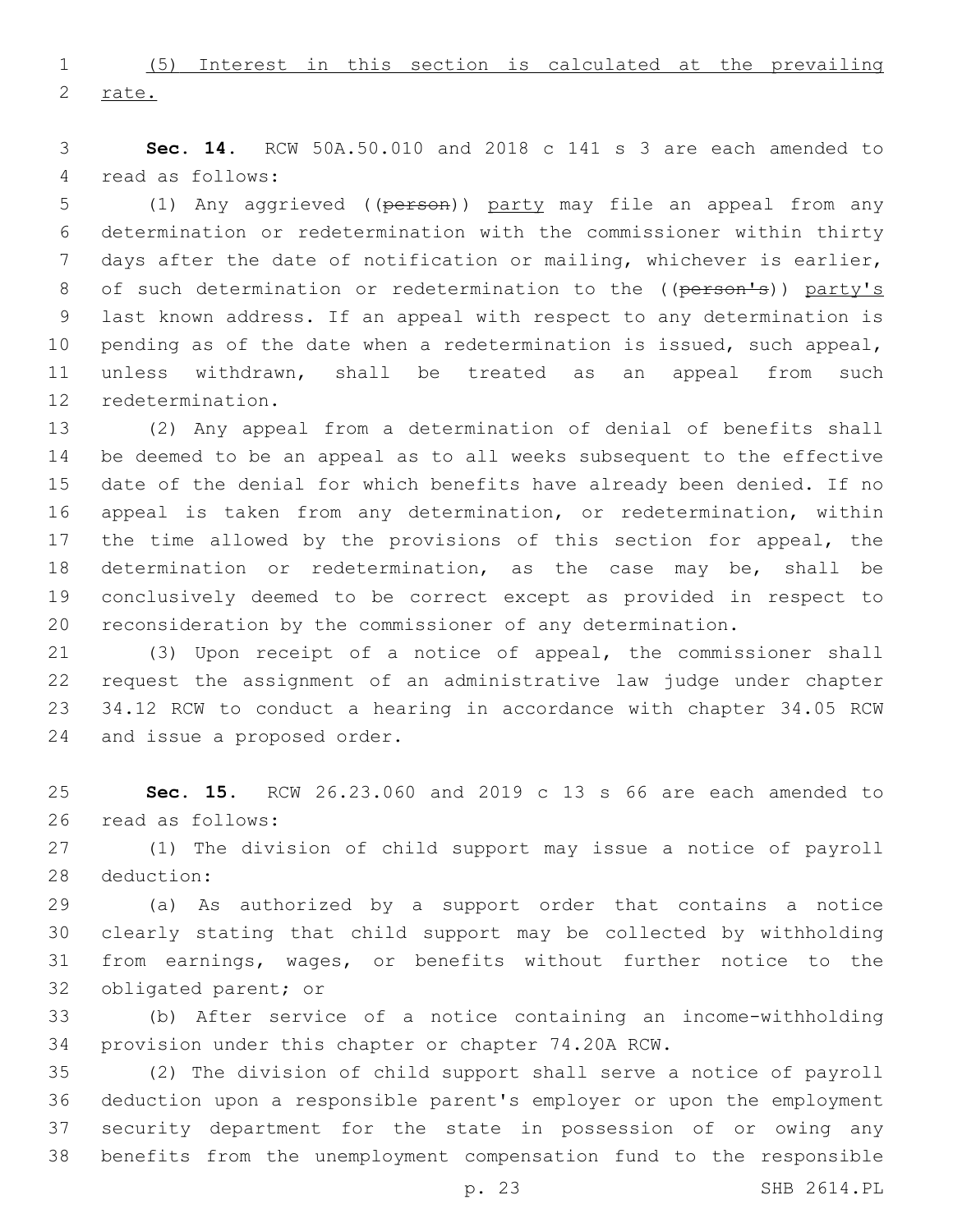parent pursuant to Title 50 RCW or from the paid family and medical leave program under Title 50A RCW:2

 (a) In the manner prescribed for the service of a summons in a 4 civil action:

(b) By certified mail, return receipt requested;

 (c) By electronic means if there is an agreement between the secretary and the person, firm, corporation, association, political subdivision, department of the state, or agency, subdivision, or instrumentality of the United States to accept service by electronic 10 means; or

 (d) By regular mail to a responsible parent's employer unless the division of child support reasonably believes that service of process in the manner prescribed in (a) or (b) of this subsection is required for initiating an action to ensure employer compliance with the 15 withholding requirement.

 (3) Service of a notice of payroll deduction upon an employer or employment security department requires the employer or employment security department to immediately make a mandatory payroll deduction from the responsible parent's unpaid disposable earnings or ((unemployment compensation)) benefits paid by the employment 21 security department. The employer or employment security department shall thereafter deduct each pay period the amount stated in the notice divided by the number of pay periods per month. The payroll deduction each pay period shall not exceed fifty percent of the 25 responsible parent's disposable earnings.

 (4) A notice of payroll deduction for support shall have priority over any wage assignment, garnishment, attachment, or other legal 28 process.

 (5) The notice of payroll deduction shall be in writing and include:30

 (a) The name and social security number of the responsible 32 parent;

 (b) The amount to be deducted from the responsible parent's disposable earnings each month, or alternate amounts and frequencies as may be necessary to facilitate processing of the payroll 36 deduction;

 (c) A statement that the total amount withheld shall not exceed fifty percent of the responsible parent's disposable earnings;

 (d) The address to which the payments are to be mailed or 40 delivered; and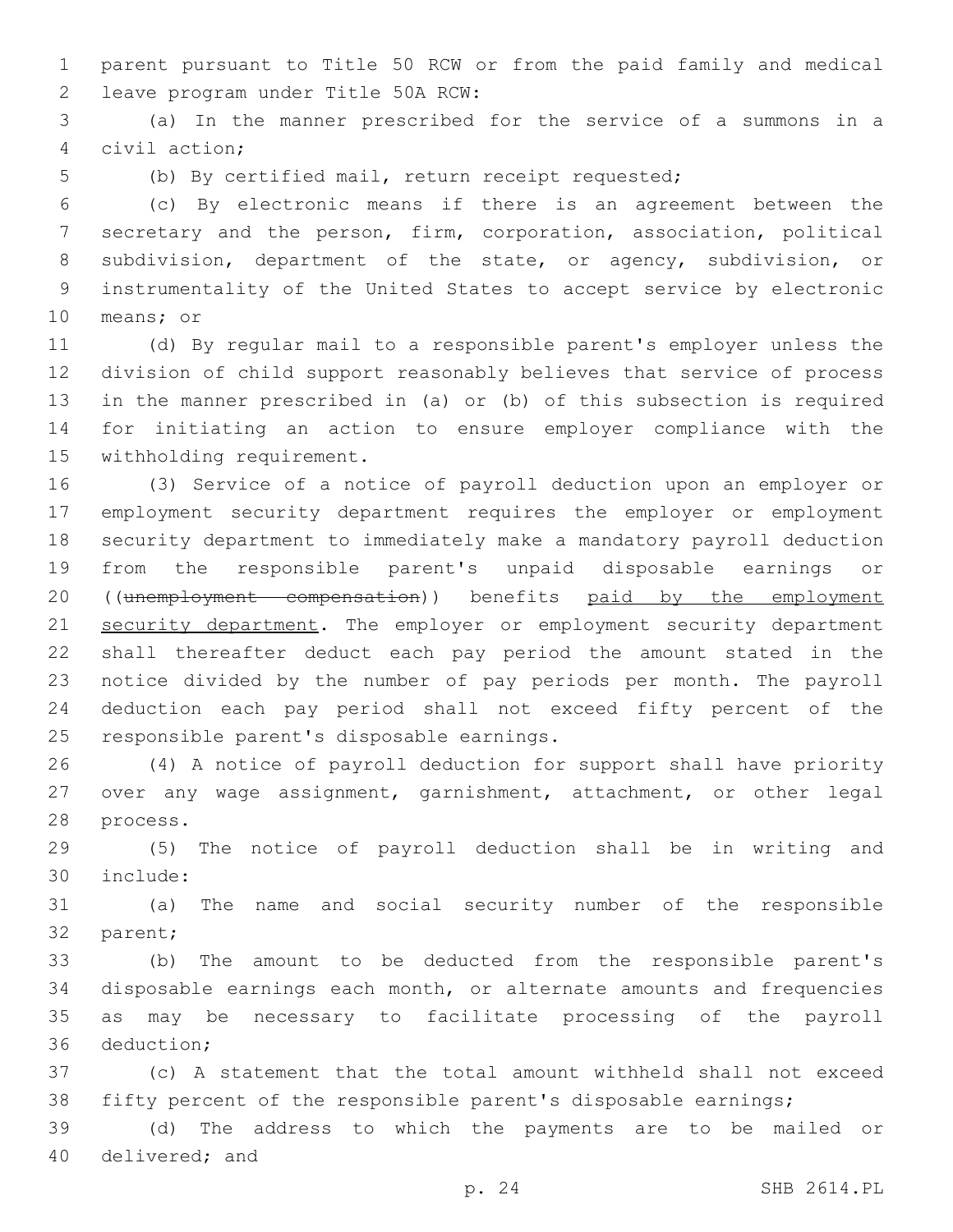(e) A notice to the responsible parent warning the responsible parent that, despite the payroll deduction, the responsible parent's privileges to obtain and maintain a license, as defined in RCW 74.20A.320, may not be renewed, or may be suspended if the parent is not in compliance with a support order as defined in RCW 74.20A.320.

 (6) An informational copy of the notice of payroll deduction shall be mailed to the last known address of the responsible parent 8 by reqular mail.

 (7) An employer or employment security department that receives a notice of payroll deduction shall make immediate deductions from the responsible parent's unpaid disposable earnings and remit proper amounts to the Washington state support registry within seven working days of the date the earnings are payable to the responsible parent.

14 (8) An employer, or the employment security department, upon whom a notice of payroll deduction is served, shall make an answer to the division of child support within twenty days after the date of service. The answer shall confirm compliance and institution of the payroll deduction or explain the circumstances if no payroll deduction is in effect. The answer shall also state whether the responsible parent is employed by or receives earnings from the 21 employer or receives ((unemployment compensation benefits)) benefit 22 payments from the employment security department, whether the employer or employment security department anticipates paying 24 earnings or ((unemployment compensation)) benefits and the amount of 25 earnings or benefit payments. If the responsible parent is no longer employed, or receiving earnings from the employer, the answer shall 27 state the present employer's name and address, if known. If the 28 responsible parent is no longer receiving ((unemployment compensation 29 benefits)) benefit payments from the employment security department, the answer shall state the present employer's name and address, if 31 known.

 The returned answer or a payment remitted to the division of child support by the employer constitutes proof of service of the notice of payroll deduction in the case where the notice was served 35 by regular mail.

 (9) The employer may deduct a processing fee from the remainder of the responsible parent's earnings after withholding under the notice of payroll deduction, even if the remainder is exempt under RCW 26.18.090. The processing fee may not exceed: (a) Ten dollars for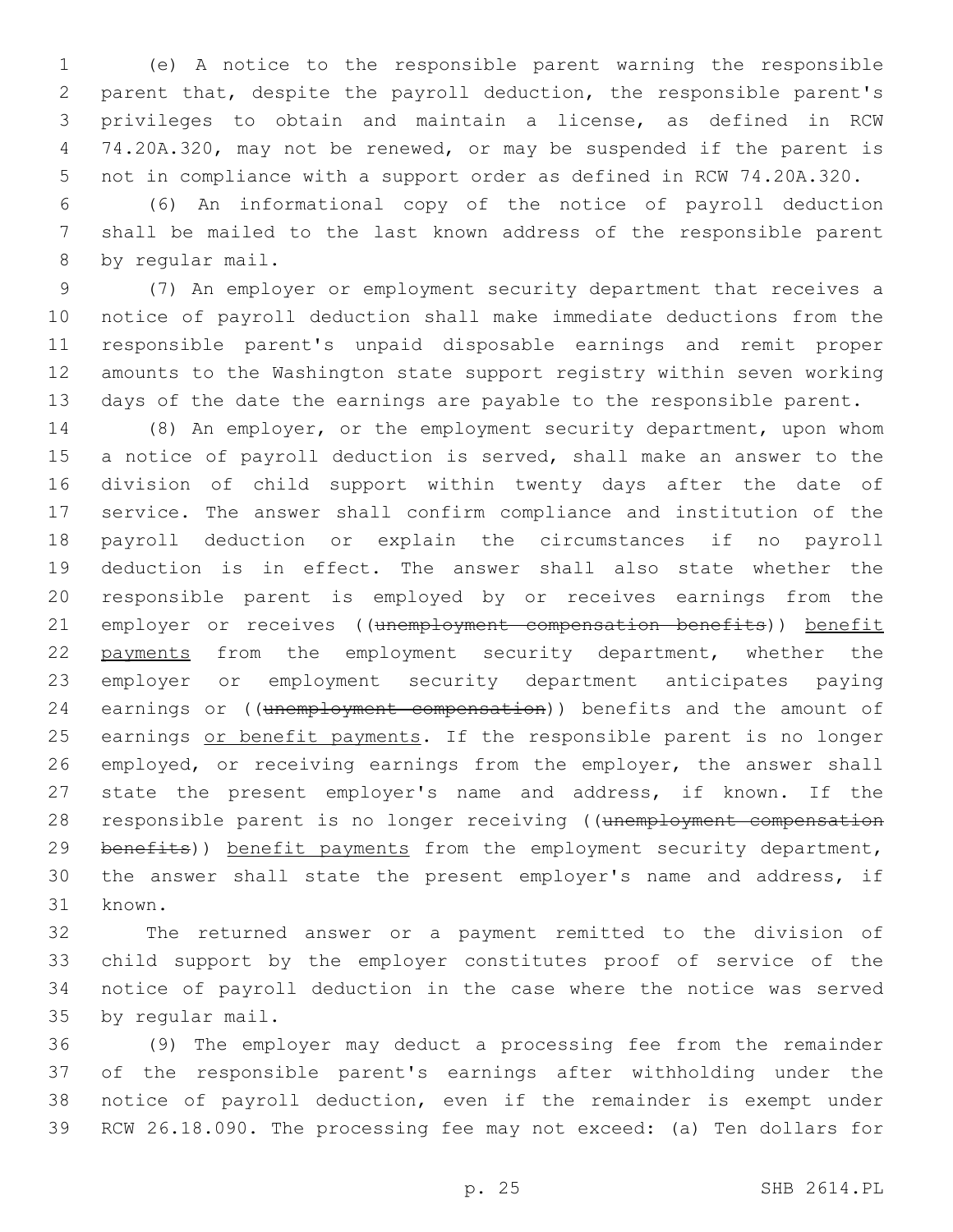the first disbursement made to the Washington state support registry; and (b) one dollar for each subsequent disbursement to the registry.

 (10) The notice of payroll deduction shall remain in effect until released by the division of child support, the court enters an order terminating the notice and approving an alternate arrangement under RCW 26.23.050, or until the employer no longer employs the responsible parent and is no longer in possession of or owing any earnings to the responsible parent. The employer shall promptly notify the office of support enforcement when the employer no longer employs the parent subject to the notice. For the employment security department, the notice of payroll deduction shall remain in effect until released by the division of child support or until the court 13 enters an order terminating the notice.

 (11) The division of child support may use uniform interstate withholding forms adopted by the United States department of health and human services to take withholding actions under this section whether the responsible parent is receiving earnings or unemployment 18 compensation in this state or in another state.

 NEW SECTION. **Sec. 16.** A new section is added to chapter 50A.40 20 RCW to read as follows:

 (1) If the department issues a determination under RCW 50A.40.020 that an employer owes liquidated damages, the employer must, within thirty calendar days, either pay all damages owed or file an appeal 24 as provided in this title. Thereafter, all parties owed moneys may initiate collection action against the employer by filing a warrant 26 with the clerk of any county within the state.

 (a) The warrant may include all damages awarded to the employee plus reasonable attorneys' fees for the collection action, reasonable expert witness fees, and other reasonable costs of the action.

 (b) For purposes of this section, thirty calendar days begins the 31 day the determination is issued.

 (2) The department is not responsible for collection action against an employer that has defaulted the payment of an award 34 established under RCW 50A.40.030.

 NEW SECTION. **Sec. 17.** A new section is added to chapter 50A.40 36 RCW to read as follows: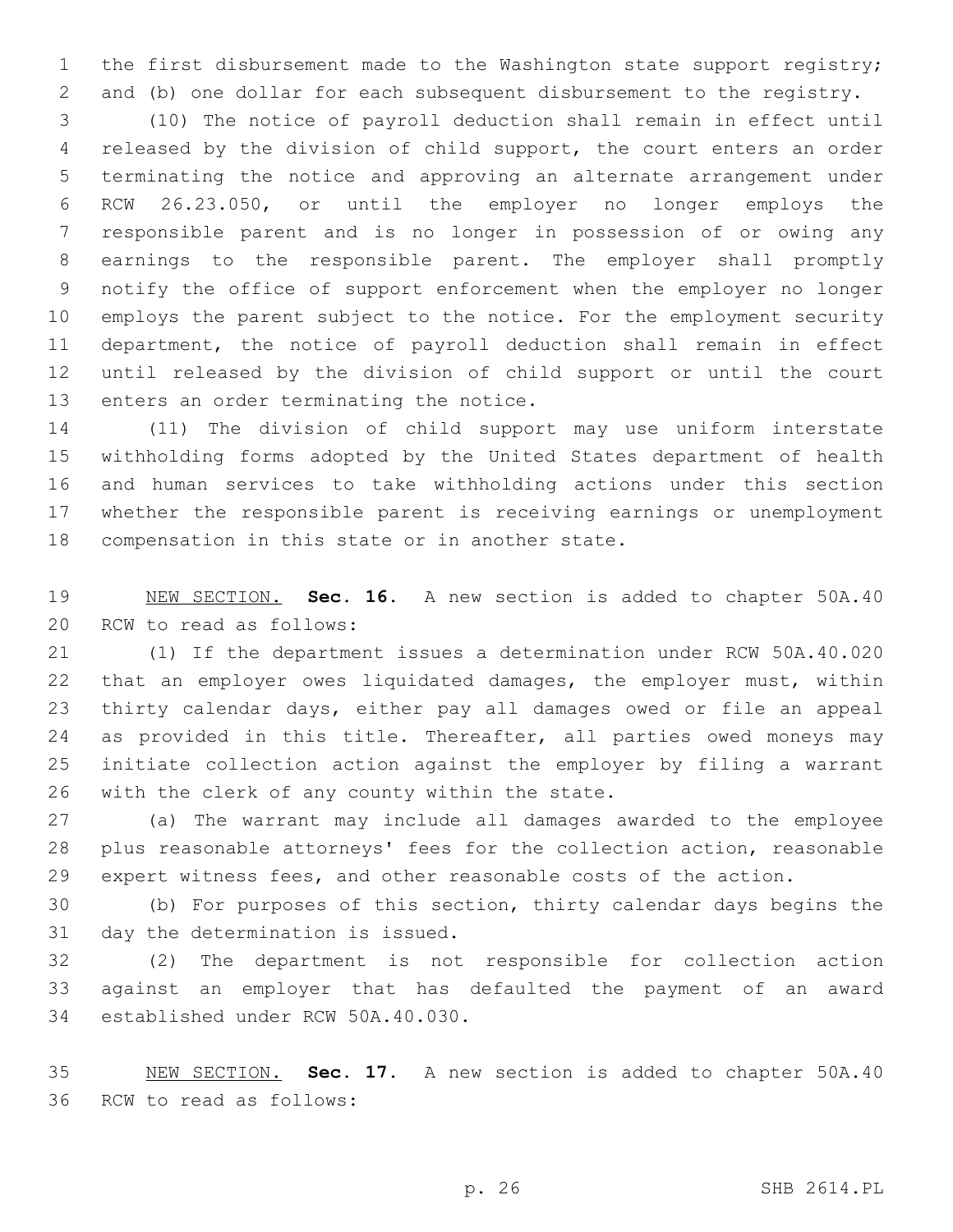(1) A private action to recover damages under RCW 50A.40.030 may be brought against any employer by any one or more employees for and 3 on behalf of:

(a) The employee or employees; or4

 (b) The employees and other employees similarly situated. (2) Any action under subsection (1) of this section must be filed with a court of competent jurisdiction within the state. Any private

 action for an alleged violation of RCW 50A.40.010 must be commenced within three years of the date of the alleged violation.

 (3) In an action under subsection (1) of this section the court shall, in addition to any judgment awarded to a prevailing plaintiff, award reasonable attorneys' fees, reasonable expert witness fees, and other costs of the action to be paid by the defendant.

 (4) A private right of action is only available to an employee who either has not filed a complaint with the department, has withdrawn a filed complaint under subsection (5) of this section, or has resolved a complaint under subsection (6) of this section.

 (5) An employee who has filed a complaint with the department under RCW 50A.40.020 may elect to withdraw the complaint by providing written notice to the department within ten business days after filing the complaint with the department. Withdrawing a complaint terminates the department's administrative action.

 (6) A complaint may be resolved upon agreement by all parties. Resolution of a complaint must be communicated to the department prior to the department's issuance of a determination. Resolution of a complaint terminates the department's administrative action.

 (7) In the event the department's administrative action is terminated under subsection (5) or (6) of this section:

 (a) The department will immediately discontinue its investigation 30 and any action against the employer; and

 (b) The determination, if already issued, along with any related findings of fact and conclusions of law, and any payments or offers 33 of payment made by the employer including interest, are not admissible in any court action or other judicial or administrative 35 proceeding.

 (8) Nothing in this section shall be construed to limit or 37 affect:

 (a) Except as provided in subsection (4) of this section, the right of any employee to pursue any judicial, administrative, or other action available with respect to an employer;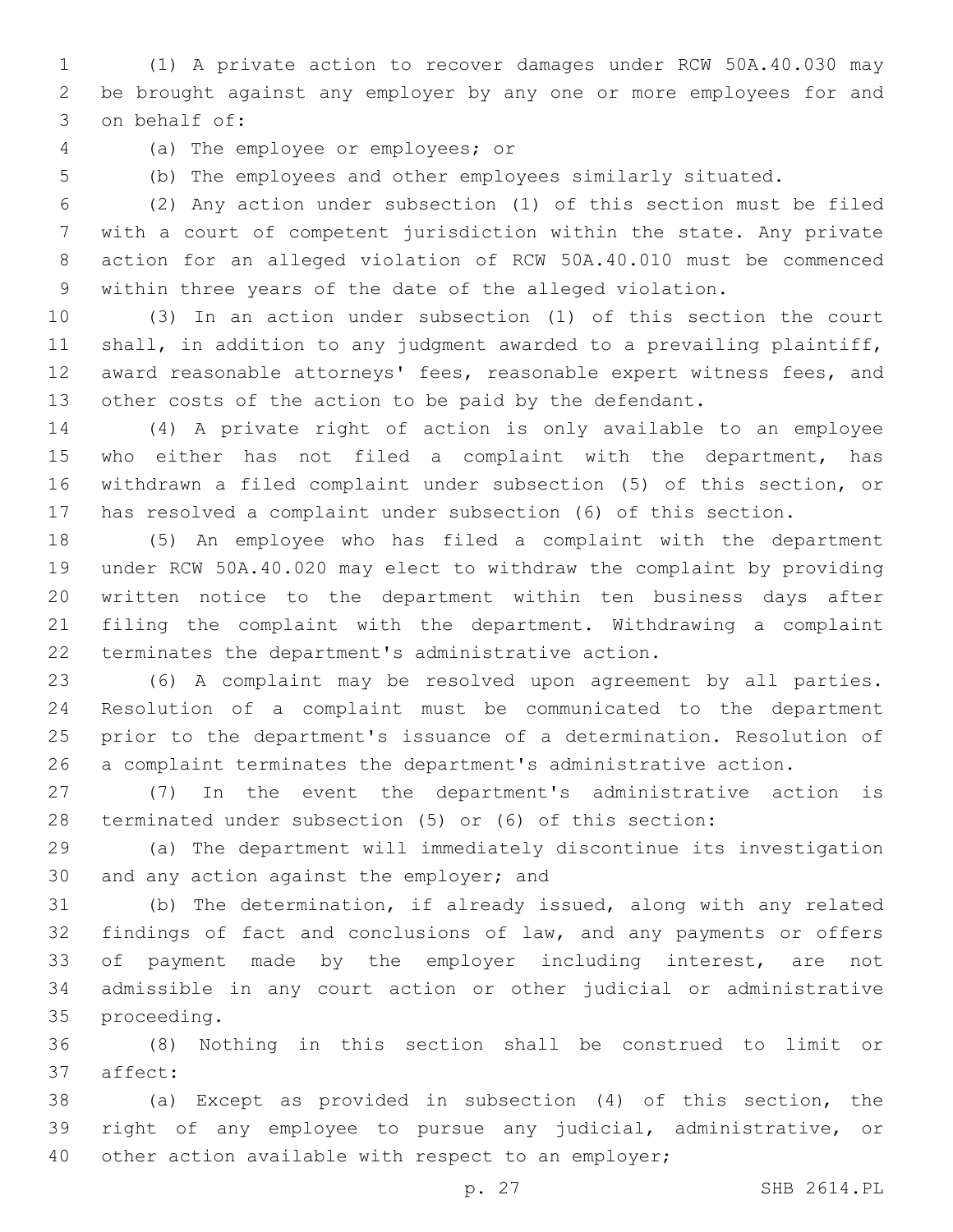(b) The right of the department to pursue any judicial, administrative, or other action available with respect to an employee that is identified as a result of a complaint under RCW 50A.40.020; or4

 (c) The right of the department to pursue any judicial, administrative, or other action available with respect to an employer 7 in the absence of a complaint.

 NEW SECTION. **Sec. 18.** A new section is added to chapter 50A.05 9 RCW to read as follows:

 (1) In the discharge of the duties imposed by this title, the appeal tribunal and any duly authorized representative of the commissioner shall have power to administer oaths and affirmations, take depositions, certify to official acts, and issue subpoenas to 14 compel the attendance of witnesses and the production of books, 15 papers, correspondence, memoranda, and other records deemed necessary as evidence in connection with any dispute or the administration of 17 this title. It shall be unlawful for any person, without just cause, to fail to comply with subpoenas issued pursuant to the provisions of 19 this section.

 (2)(a) Any authorized representative of the commissioner may apply for and obtain a superior court order approving and authorizing a subpoena in advance of its issuance. The application may be made in the county where the subpoenaed person resides or is found, or the 24 county where the subpoenaed records or documents are located, or in 25 Thurston county. The application must:

(i) State that an order is sought pursuant to this subsection;

(ii) Adequately specify the records, documents, or testimony; and

 (iii) Declare under oath that an investigation is being conducted for a lawfully authorized purpose related to an investigation within the department's authority and that the subpoenaed documents or testimony are reasonably related to an investigation within the 32 department's authority.

 (b) Where the application under this subsection is made to the 34 satisfaction of the court, the court must issue an order approving the subpoena. An order under this subsection constitutes authority of law for the department to subpoena the records or testimony.

 (c) Any authorized representative of the commissioner may seek approval and a court may issue an order under this subsection without